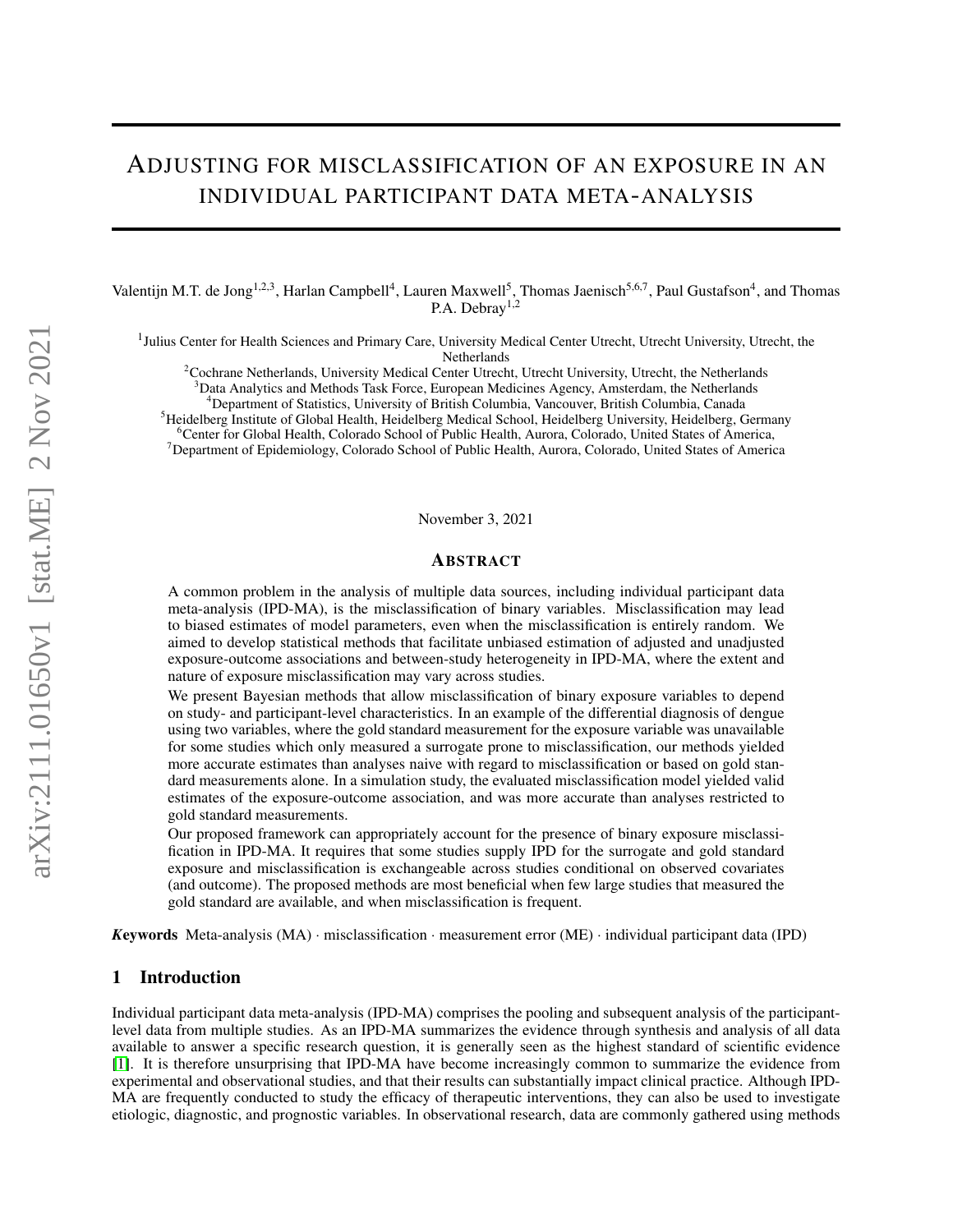or instruments that are prone to measurement error (ME), but this may also occur in randomized controlled trials (RCTs). [\[2,](#page-19-1) [3,](#page-19-2) [4\]](#page-19-3)

Measurement error is any difference between the value that is observed for a variable and its true value. Measurement error may arise due to a variety of random or systematic causes, such as errors in measurement instruments or their application, the reading of such instruments, poor recall, misunderstanding items on questionnaires and data entry and management. The presence of measurement error may introduce (upward or downward) bias in estimates of parameters, even when the error is entirely random and independent of other variables. [\[5,](#page-19-4) [6,](#page-19-5) [7\]](#page-19-6)

Measurement error in categorical variables is referred to as misclassification. It is commonly believed that misclassification of the exposure leads to attenuation of exposure-outcome associations. [\[8\]](#page-19-7) As a result, researchers often interpret estimates as conservative and dismiss the need for more advanced analyses that account for ME. [\[9\]](#page-19-8) However, attenuation is only guaranteed to occur when the misclassification is non-differential (that is, misclassification is independent of the outcome given the measured covariates), [\[10,](#page-19-9) [5,](#page-19-4) [11,](#page-19-10) [12,](#page-19-11) [7\]](#page-19-6) the exposure has no more than two categories [\[13,](#page-19-12) [14\]](#page-19-13) and all covariates are measured without error. [\[6\]](#page-19-5) When a covariate is also measured with error, the bias introduced by including the mismeasured covariate in a multivariable regression analysis becomes much more difficult to quantify. [\[6\]](#page-19-5) Further, extreme misclassification can reverse the sign of the observed association. [\[15\]](#page-19-14)

In an individual participant data meta-analysis (IPD-MA), misclassification may be present in one or more studies. For instance, when the IPD from previously published studies are combined, a less accurate measurement instrument for a certain exposure variable may have been used in some studies. If one of these instruments is prone to misclassification, this will result in a biased estimate for the corresponding exposure's effect. Therefore, in IPD-MA it is generally recommended to standardize measurements, and where possible to adjust for misclassification to reduce bias. [\[16,](#page-19-15) [17\]](#page-19-16)

In meta-analysis, methods must also account for the effects of clustering in individual studies [\[18\]](#page-20-0) and should allow for heterogeneity of the effect of interest. Hence, methods that account for misclassification must do so as well. Further, it may occur that different measurements methods are used across studies. This directly implies that a gold standard measurement may be missing for entire studies. Applying a traditional method that accounts for misclassification in IPD-MA therefore requires that the misclassification rate is transportable to other studies. This may be tenable when the measurement instruments, protocol, population and setting are the same in the included studies, but this would be a rare occasion in the context of IPD-MA. Hence, a method that accounts for possible heterogeneity across studies in misclassification as well as outcome prevalence and the exposure-outcome association should then be applied.

In this article, we consider a binary exposure in an IPD-MA that is prone to misclassification error. We distinguish between measurements that are obtained (or defined) according to the gold standard, and measurements that are made using an instrument that is prone to error (further referred to as the surrogate exposure). We subsequently discuss how valid inferences (at least to a certain degree) can be made while the gold standard measurements for the exposure are missing in some studies, using information on the surrogate exposure and the observed participant characteristics. We adopt a Bayesian estimation framework that extends previously proposed methods [\[19,](#page-20-1) [20,](#page-20-2) [21\]](#page-20-3) for addressing misclassification in single studies and in aggregate data meta-analysis (AD-MA).

In section [2](#page-1-0) we provide our motivating example of the diagnosis of the dengue virus. In section [3](#page-2-0) we discuss existing methods for dealing with misclassification, and provide our extensions thereof. We apply these methods in section [4](#page-8-0) and provide a discussion in section [6.](#page-15-0)

# <span id="page-1-0"></span>2 Motivating example: Diagnosing dengue

An estimated 100 million infections of dengue occur globally each year. [\[22\]](#page-20-4) Although dengue infection is often asymptomatic, it can also be fatal and patients can present with various clinical symptoms ranging from mild febrile illness to hemorrhagic fever, organ impairment and hypovolaemic shock. [\[23,](#page-20-5) [22\]](#page-20-4) In its early phase, dengue can be difficult to distinguish from other febrile illnesses (OFI) such as influenza, chikungunya, measles, leptospirosis and typhoid due to the similarity of clinical symptoms, which include headache and rash. Therefore, the identification of laboratory and other clinical variables that aid in the differential diagnosis of dengue is imperative. [\[22\]](#page-20-4) In this motivating example we focus on the strength of the association between muscle pain and dengue vs OFI, conditional on the presence of joint pain.

To assess the added diagnostic value of muscle pain in the differential diagnosis of dengue vs OFI, a multivariable logistic prediction model can be developed. Suppose several studies have fit such models to data and that for some studies the presence of muscle pain data has been tainted by misclassification. In order to show the potential impact of the misclassification, we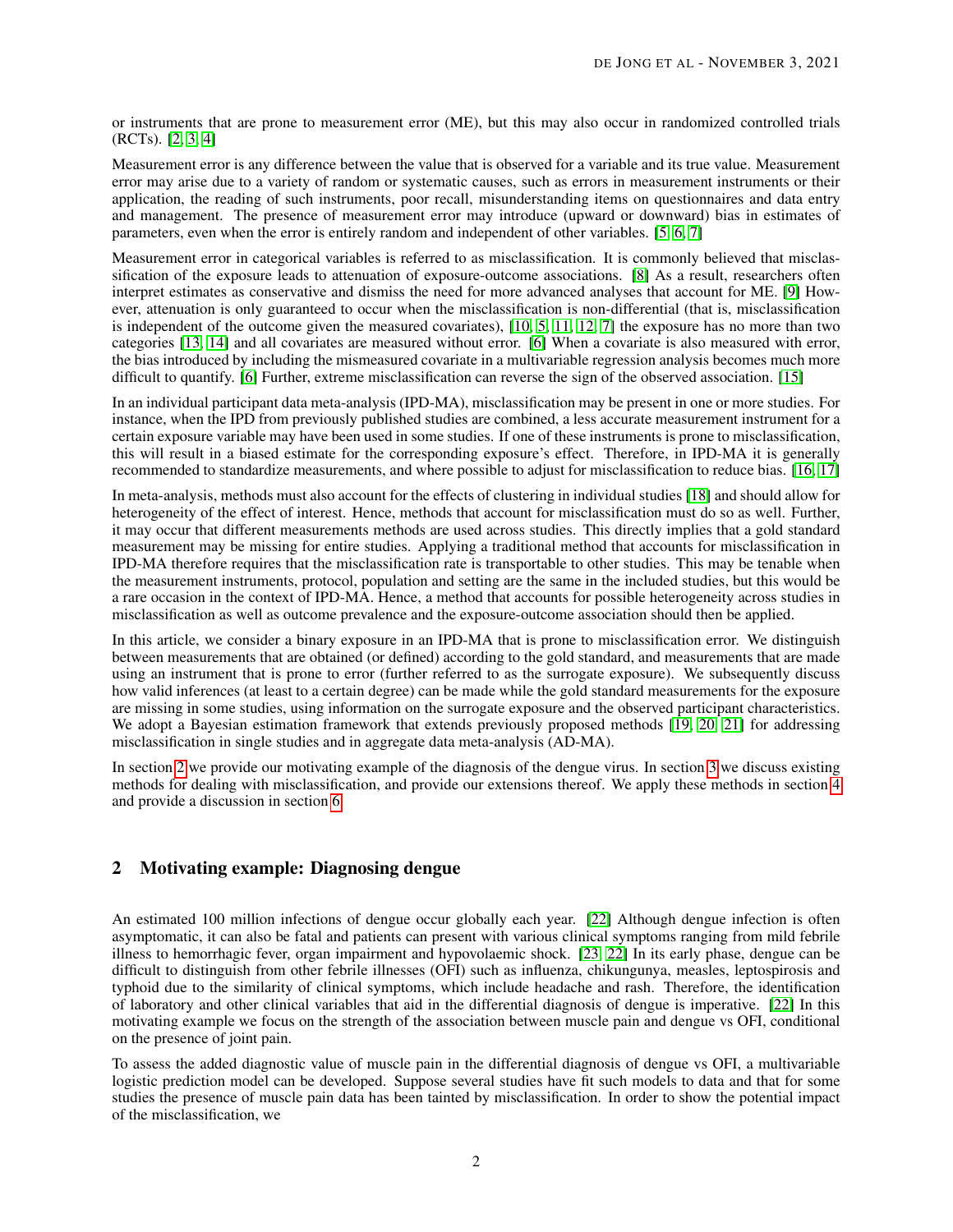use simulated IPD for 10 studies (Figure [1\)](#page-3-0), that are based on real data gathered in three cross-sectional studies of the IDAMS consortium (see Supporting Information) that aimed to improve the differential diagnosis of dengue. [\[22\]](#page-20-4) The IPD were generated according to three scenarios with varying heterogeneity in the outcome model.

In the first scenario we defined the heterogeneity parameters such that all studies have the same (true) prevalence of dengue conditional on the exposure and covariate and the same (true) exposure-outcome association of muscle pain, conditional on the covariate joint pain. In the second scenario we allowed for heterogeneity in the true prevalence of dengue conditional on the exposure and covariate but not in the true exposure-outcome association, conditional on the covariate. In the third scenario we allowed for the presence of heterogeneity in both the true prevalence of dengue conditional on the exposure and covariate as well as the true exposure-outcome association of muscle pain, conditional on the covariate. This third scenario resembles the real world scenario where the diagnosis of dengue is made more difficult by the possible presence of Chikungunya, which is also a febrile illness.

As Chikungunya is associated with (often even worse) muscle pain, [\[24\]](#page-20-6) the association between muscle pain and dengue may be smaller (or entirely absent) in studies where Chikungunya is prevalent, compared to studies where it is not present. In all scenarios we allowed the true prevalence of muscle pain and the true misclassification rates to vary across studies. The challenge is to account for this rate of misclassification that is heterogeneous across studies and depends on patient covariates, while simultaneously accounting for heterogeneity in the prevalence of dengue, and heterogeneity in the muscle pain-dengue association. In the following sections we first provide a short overview of methods for accounting for misclassification in single studies and in AD-MA before we move on to accounting for these sources of heterogeneity in IPD, such in this IPD-MA of the muscle pain-dengue association.

# <span id="page-2-0"></span>3 Methods

Many methods have been developed to adjust for misclassification of exposures in the analysis of a single study. These include regression calibration and multiple imputation based methods. Methods for adjusting meta-analyses of aggregate data for misclassification have also been proposed. We start by briefly summarizing these methods and their characteristics. More detailed information is available from Keogh et al. [\[25\]](#page-20-7)

# 3.1 Adjusting for misclassification in single studies

# 3.1.1 Regression calibration

In regression calibration, the outcome is regressed on the expected value of the exposure, given the surrogate exposure and covariates. The expected value of the exposure can be estimated by regressing the exposure on the surrogate exposure and covariates for participants for whom all these variables have been measured. When modeling a continuous outcome with linear regression this approach may yield unbiased estimates of the exposure-outcome association. [\[6\]](#page-19-5) However, regression calibration has been demonstrated to yield (somewhat) biased results when applied to logistic regression [\[6,](#page-19-5) [26,](#page-20-8) [25\]](#page-20-7). As regression calibration does not use the observed outcome for estimating the expected value of the exposure, it cannot account for differential misclassification.

# 3.1.2 Multiple imputation

In the multiple imputation approach, gold standard and surrogate measurements of the exposure are treated as separate covariates. Participants for whom the gold standard or surrogate measurement has not been applied are then considered to have missing values for the corresponding covariate(s). If there are sufficient participants for whom the surrogate and gold standard exposure are available, the missing exposures can be imputed.

Multiple imputation for measurement error (MIME) is an implementation of multiple imputation (MI), which was designed to deal with missing data. In MI using chained equations, each variable (or a transformation thereof) is iteratively regressed on all other variables. The estimated regression models are then used to impute missing values. In MIME, the estimated regression models are used to impute the missing gold standard measurement of the exposure for participants for whom only the surrogate is observed. MIME models typically include the outcome as covariate, which naturally accounts for differential error if the imputation model is correctly specified. However, it overestimates the uncertainty in the imputation of the true exposure. [\[26\]](#page-20-8)

# 3.2 Adjustment for misclassification in a meta-analysis of contingency tables

Most meta-analyses are based on aggregate data. When the exposures are binary, the aggregate data for the exposureoutcome associations are often presented as counts in contingency tables. Provided that contingency tables for the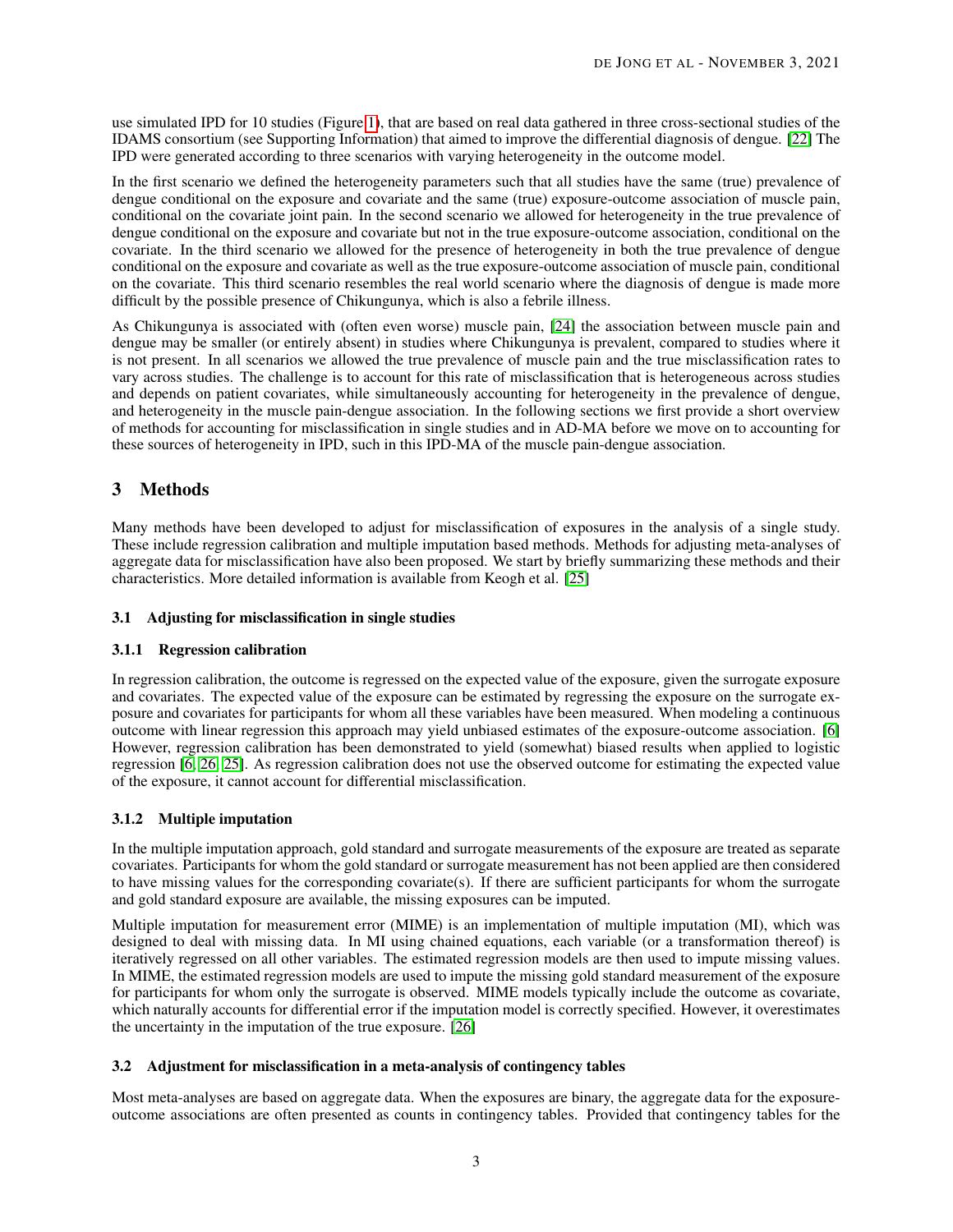<span id="page-3-0"></span>

Figure 1: Prevalence of dengue and muscle pain measurements in the motivating example

Muscle pain was not observed in studies 1 to 5. The values for study 1 to 5 under 'Muscle pain full data' indicate the true values of the prevalence that were not observed.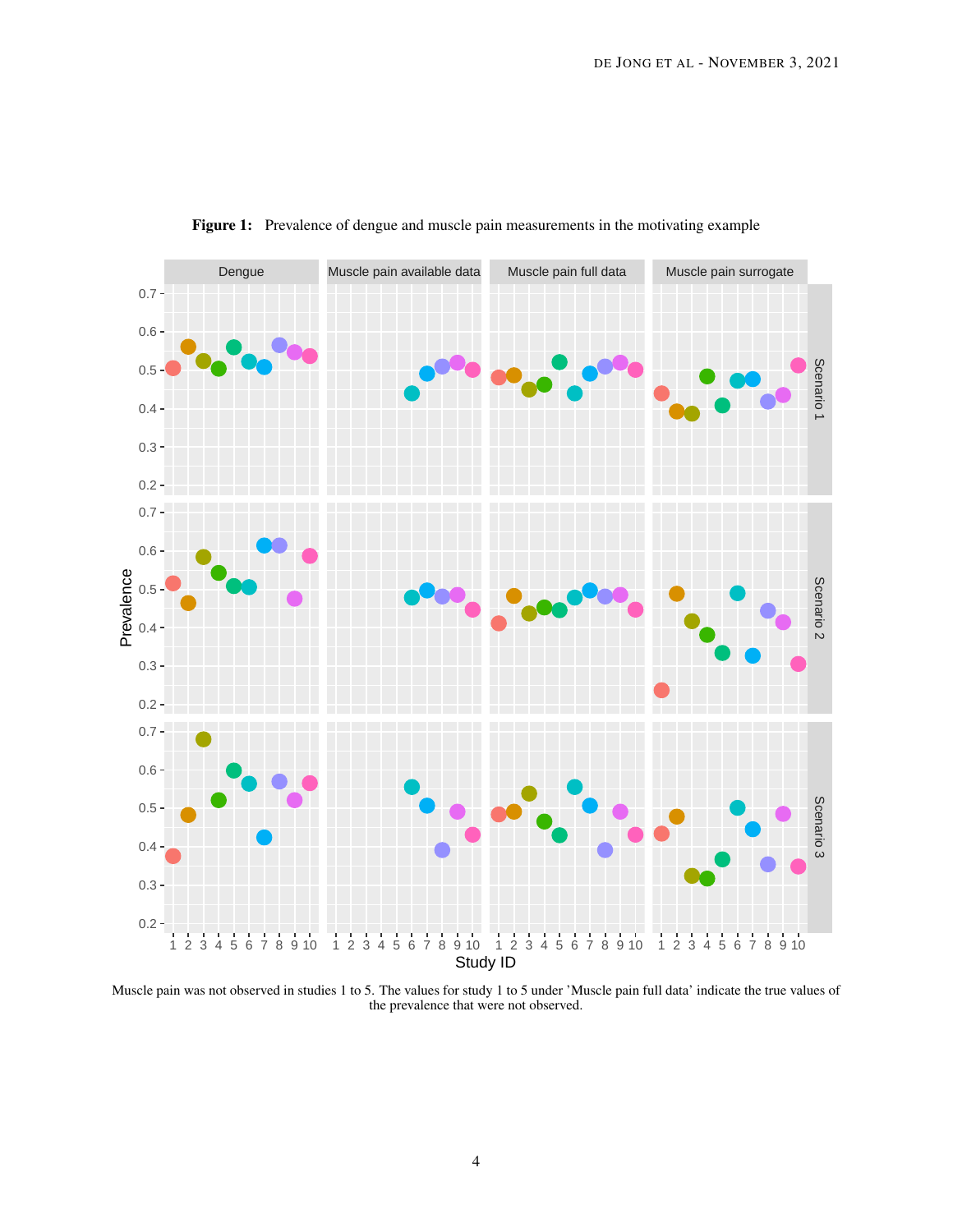surrogate-gold standard exposure association are also available, one can adjust for the misclassificication in the surrogate exposure-outcome association that is unadjusted for covariates. [\[21\]](#page-20-3)

## 3.2.1 Exchangeability in meta-analysis

As the rate of misclassification may differ across studies, Lian et al recently developed a model that accounts for clustering and heterogeneity and relaxed the assumption of transportability to exchangeability. [\[21\]](#page-20-3) That is, the degree of misclassification is allowed to vary across studies by applying a random effect. The resulting coefficients for the misclassification model and for the exposure-outcome model need not come from the same studies if exchangeability can be assumed. This is advantageous, as it implies that studies in which misclassification was not investigated can be included in the analysis.

Although the model of Lian et al does not assume that misclassification in the measured exposure is common across studies, the exchangeability assumption nevertheless requires that misclassification is independent of any patient-level covariates, given the value of the gold standard measurement of the exposure. [\[21\]](#page-20-3) In particular, the exchangeability assumption implies that misclassification is assumed to depend solely on study-level variables. This is an important distinction, as misclassification that is non-differential given covariates, may be differential when these covariates are not taken into account. [\[7\]](#page-19-6) Thus, if misclassification rates are different for the levels of the outcome and patient-level covariates can explain those differences, then these covariates must be taken into account.

## 3.3 Adjustment for misclassification in AD-MA

Extending methods that rely on stratified contingency tables to the analysis of covariate-adjusted exposure-outcome associations may be impractical. It would require that studies provide contingency tables that are stratified for the outcome, gold standard measurement of the exposure, surrogate exposure and every adjustment variable. Clearly, this may be infeasible for a large number of variables. Alternatively, one may opt to adjust for misclassification in a meta-analysis of aggregate data, that is, using exposure-outcome associations (and standard errors) reported in the form of regression coefficients such as (log) risk or odds ratios that have been adjusted for covariates. If all of these reported estimates (including the standard errors) are appropriately adjusted for misclassification in their respective studies, one could analyze these with traditional meta-analysis methods. On the other hand, if the estimation of these covariate adjusted exposure-outcome associations did not include accounting for misclassification, then this would have to occur in the meta-analysis.

If IPD are available for the gold standard and surrogate measurements of the exposure, one might apply a misclassification model to adjust the reported exposure-outcome associations for misclassification, but this would require the assumption of exchangeability of misclassification across the included studies. [\[21\]](#page-20-3) This assumption would clearly be violated in case the misclassification is dependent on participant-level covariates. For instance, in our motivating example the misclassification of muscle pain was associated with the participant-specific value of joint pain. If the measurement for joint pain is missing for a participant, then the information to estimate the expected value of the missing measurement of muscle pain is missing for that participant. In the case of AD-MA, this implies that the covariate joint pain would be missing for the entire study. Thus, any participant-specific misclassification would not be accounted for. In the next section we describe how the exchangeability assumption in meta-analysis models for misclassification can be relaxed if IPD are available.

## <span id="page-4-0"></span>3.4 Adjustment for misclassification in a meta-analysis of individual participant data

We extend the methods of Nelson et al [\[20\]](#page-20-2) and Lian et al [\[21\]](#page-20-3) to incorporate participant level covariates in a onestage IPD-MA for potentially misclassified binary exposures. As such, we allow the probability of misclassification to depend on study-level variables and on individual participant level covariates that are observed without error. Further, modeling of IPD allows us to estimate the adjusted (i.e. multivariable) exposure-outcome associations. For example, suppose that misclassification of muscle pain may occur in the differential diagnosis of dengue.

Let  $x_{ij}$  denote the gold standard measurement of the binary exposure (e.g. muscle pain) for participant  $i, i = 1, ..., n_j$ in study j,  $j = 1, ..., J$ . The surrogate exposure is given as  $x_{ij}^*$  and represents a possibly misclassified measurement of the exposure. We assume that  $x_{ij}^*$  and  $x_{ij}$  have been observed for some participants in some studies, and that for some participants in some studies both have been observed. Further, we assume that  $z_{ij}$  is a covariate (e.g. joint pain) without measurement error and that  $y_{ij}$  is a binary outcome (e.g. dengue).

Following the approach described by Richardson and Gilks [\[27\]](#page-20-9), we specify three submodels to account for misclassification: a measurement model, an exposure model and an outcome model. In the measurement model, the surrogate exposure (i.e. the measurement of the exposure that is prone to misclassification) is predicted, conditional on the la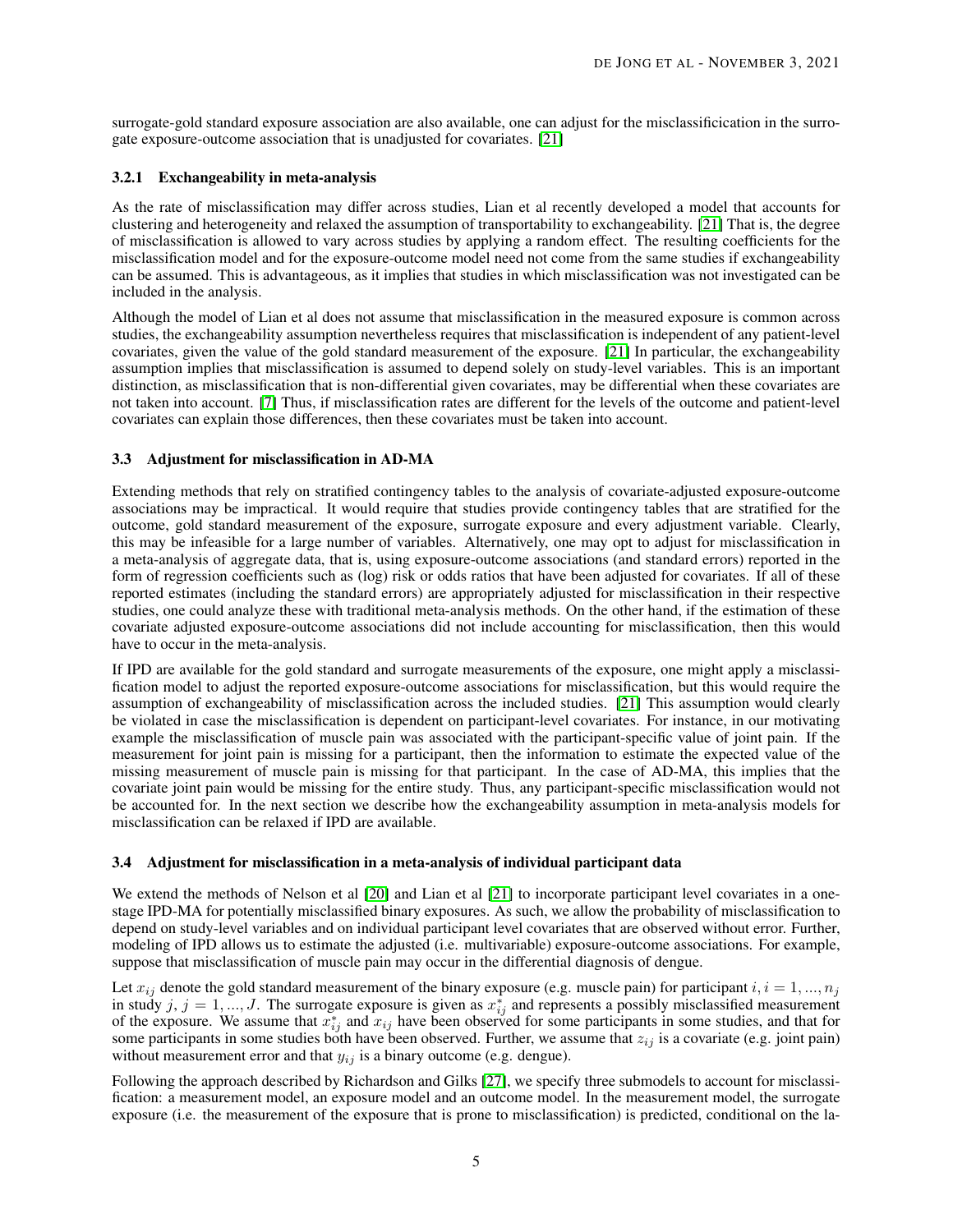tent gold standard measurement of the exposure, to determine the extent of misclassification. The measurement model models the relation  $x_{ij}^* \sim f(x_{ij}, z_{ij})$ . In the exposure model, the latent gold standard measurement of the exposure is regressed on covariates that are measured without error, in order to predict the gold standard measurement of the exposure in participants for whom it is missing. Hence, the exposure models the relation  $x_{ij} \sim f(z_{ij})$ . Note that the exposure model is commonly referred to as the exposure model in etiological studies where the gold standard measurement of the exposure is missing. In the outcome model, the outcome is regressed on the latent gold standard measurement of the exposure and on covariates that are measured without error, to determine the exposure-outcome relationship. The outcome model models the relation  $y_{ij} \sim f(x_{ij}, z_{ij})$ . Although our model generalizes to multiple covariates, we restrict our notation to a single covariate for simplicity.

#### 3.4.1 Common effects IPD-MA

We start with describing an IPD-MA misclassification model containing three submodels that assumes common effects across studies. Hence, all data are analysed as if they were measured in a single study. In this first model, the probability of misclassification only depends on the value of the gold standard measurement of the exposure. The measurement (sub)model is then given by:

$$
x_{ij}^* \sim \text{Bernoulli}(p_{ij}^*),
$$
  
\n
$$
g(p_{ij}^*) = \lambda x_{ij} + \phi(1 - x_{ij})
$$
\n(1)

<span id="page-5-0"></span>where  $\lambda \sim N(0, \sigma_{\lambda}^2), \phi \sim N(0, \sigma_{\phi}^2)$  and  $g(.)$  is a link function. For instance, one could choose the logit for  $g(.)$ , such that intercept parameters represent log odds and (exposure) coefficient parameters represent log odds ratios. This is equivalent to a measurement model proposed by Nelson et al, [\[20\]](#page-20-2) as  $\lambda$  and  $\phi$  are parameters that determine g(sensitivity) and  $g(1 -$  specificity), respectively. The above parametrization allows us to introduce covariates to the measurement model in subsequent steps. We leave the variance parameters unspecified, as fixed values may be supplied for these, though one may also supply prior distributions for the variance parameters.

The exposure model aims to estimate the relationship between the gold standard measurement of the exposure and covariate(s). It is simultaneously applied to predict the probability that the exposure is present in participants for whom the gold standard measurement of the exposure status is missing. For participants for whom the gold standard measurement of the exposure status is missing, the expected value given covariates is imputed following this model. It is given by:

$$
x_{ij} \sim \text{Bernoulli}(p_{ij}),
$$
  
 
$$
g(p_{ij}) = \gamma_0 + \gamma_1 z_{ij},
$$
 (2)

<span id="page-5-1"></span>where  $\gamma_0 \sim N(0, \sigma_{\gamma_0}^2)$  and  $\gamma_1 \sim N(0, \sigma_{\gamma_1}^2)$ . Thirdly, of course, we describe the model that is designed to assess the (adjusted) exposure-outcome association. This outcome model is given by:

$$
y_{ij} \sim \text{Bernoulli}(\pi_{ij}),
$$
  
 
$$
g(\pi_{ij}) = \beta_0 + \beta_1 z_{ij} + \beta_2 x_{ij},
$$
 (3)

<span id="page-5-2"></span>where  $\beta_0 \sim N(0, \sigma_{\beta_0}^2), \beta_1 \sim N(0, \sigma_{\beta_1}^2), \beta_2 \sim N(0, \sigma_{\beta_2}^2), \beta_0$  is an intercept,  $\beta_1$  is the coefficient for the covariate and  $\beta_2$  is the coefficient (log odds ratio) for the exposure of interest. Equations [1,](#page-5-0) [2](#page-5-1) and [3](#page-5-2) together make up the least complex misclassification model that we consider here and are illustrated in Figure [2.](#page-6-0) The likelihood of this model is given by the product of the likelihoods of the three submodels, including their priors:

$$
p(\lambda, \phi) p(\gamma_0, \gamma_1) p(\beta_0, \beta_1, \beta_2) \prod_j \prod_i p(x_{ij}^* | x_{ij}, \lambda, \phi) \prod_j \prod_i p(x_{ij} | z_{ij}, \gamma_0, \gamma_1) \prod_j \prod_i p(y_{ij} | x_{ij}, z_{ij}, \beta_0, \beta_1, \beta_2)
$$
 (4)

Although the implementation of aforementioned misclassification models is fairly straightforward in an IPD-MA, their justification becomes problematic when studies differ with respect to case-mix, baseline risk, exposure-outcome associations or the extent of misclassification. We therefore discuss how to adjust the submodels accordingly.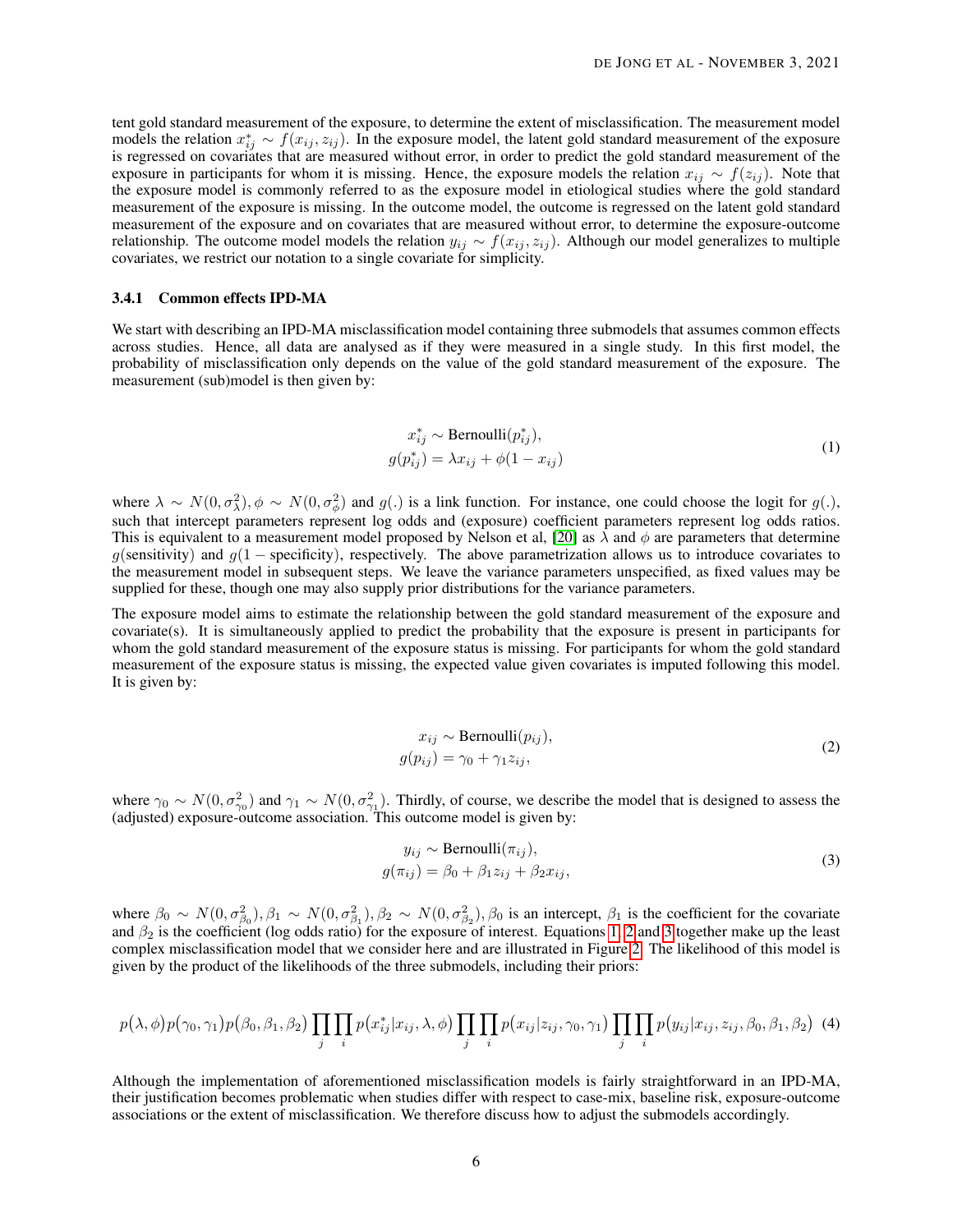<span id="page-6-0"></span>

Figure 2: Diagrams of model equations [1,](#page-5-0) [2](#page-5-1) and [3](#page-5-2) (left) and [5,](#page-6-1) [8](#page-7-0) and [11](#page-7-1) (right)

Green squares: fully observed data, blue circles: at least partially observed data, not in boxes: parameters. Variance parameters omitted.

# 3.4.2 Accounting for between-study heterogeneity in the distribution of the exposure

A common situation in IPD-MA is the presence of heterogeneity in case-mix distributions. [\[18\]](#page-20-0) In particular, when the distribution of the gold standard measurement of the exposure variable varies across studies and the exposure submodel does not account for this, then inadequate predictions will be be made for the unobserved gold standard measurements. We may model the varying prevalence of the gold standard measurement of the exposure  $x$  by applying random intercepts to the exposure model, replacing equation [2](#page-5-1) with:

$$
x_{ij} \sim \text{Bernoulli}(p_{ij}),
$$
  
 
$$
g(p_{ij}) = \gamma_{00} + \gamma_{0j} + \gamma_1 z_{ij},
$$
 (5)

<span id="page-6-1"></span>where  $\gamma_{00} \sim N(0, \sigma_{\gamma_{00}}^2), \gamma_1 \sim N(0, \sigma_{\gamma_1}^2), \gamma_{0j} \sim N(0, \tau_{\gamma_{0j}}^2)$ . Whereas it is common to assume a Normal prior distribution for regression coefficients and the intercept, [\[12\]](#page-19-11) the choice for a prior distribution for the variance parameters is less straightforward. A prior with too heavy tails will give too much prior weight on high variance, whereas a prior with thin tails will put to much prior weight on a low variance. [\[28\]](#page-20-10) We here consider a half-Normal (that is, truncated at zero) distribution for parameters for heterogeneity between studies, namely  $\tau_{\gamma_{0j}}^2 \sim \text{half-}N(0,\xi_{\gamma_0})$  but would like to highlight that several alternatives have been proposed, such as the half-Cauchy, half-t and inverse-gamma distributions. [\[29,](#page-20-11) [28,](#page-20-10) [30\]](#page-20-12) The exposure model's contribution to the likelihood is then given by:

$$
p(\gamma_{00}, \gamma_1, \tau_{\gamma_{0j}}^2) \prod_j \prod_i p(x_{ij}|z_{ij}, \gamma_{00}, \gamma_1, \tau_{\gamma_{0j}}^2)
$$
\n(6)

#### 3.4.3 Adjusting for between-study heterogeneity in misclassification

For various reasons, the extent of error in the measurement of the exposure may vary by study in an IPD-MA. This may be modeled by applying random intercepts in the measurement model, which can be interpreted as that the log-odds sensitivity and 1 - specificity vary by study. The measurement model is then given by:

$$
x_{ij}^* \sim \text{Bernoulli}(p_{ij}^*),
$$
  
\n
$$
g(p_{ij}^*) = (\lambda_{00} + \lambda_{0j})x_{ij} + (\phi_{00} + \phi_{0j})(1 - x_{ij}),
$$
\n(7)

<span id="page-6-2"></span>where  $\lambda_{00} \sim N(0, \sigma_{\lambda_{00}}^2)$ ,  $\phi_{00} \sim N(0, \sigma_{\phi_{00}}^2)$ ,  $\lambda_{0j} \sim N(0, \tau_{\lambda_{0j}}^2)$ ,  $\phi_{0j} \sim N(0, \tau_{\phi_{0j}}^2)$ ,  $\tau_{\lambda_{0j}}^2 \sim \text{half-}N(0, \xi_{\lambda_0})$  and  $\tau^2_{\phi 0j} \sim \text{half-}N(0,\xi_{\phi_0})$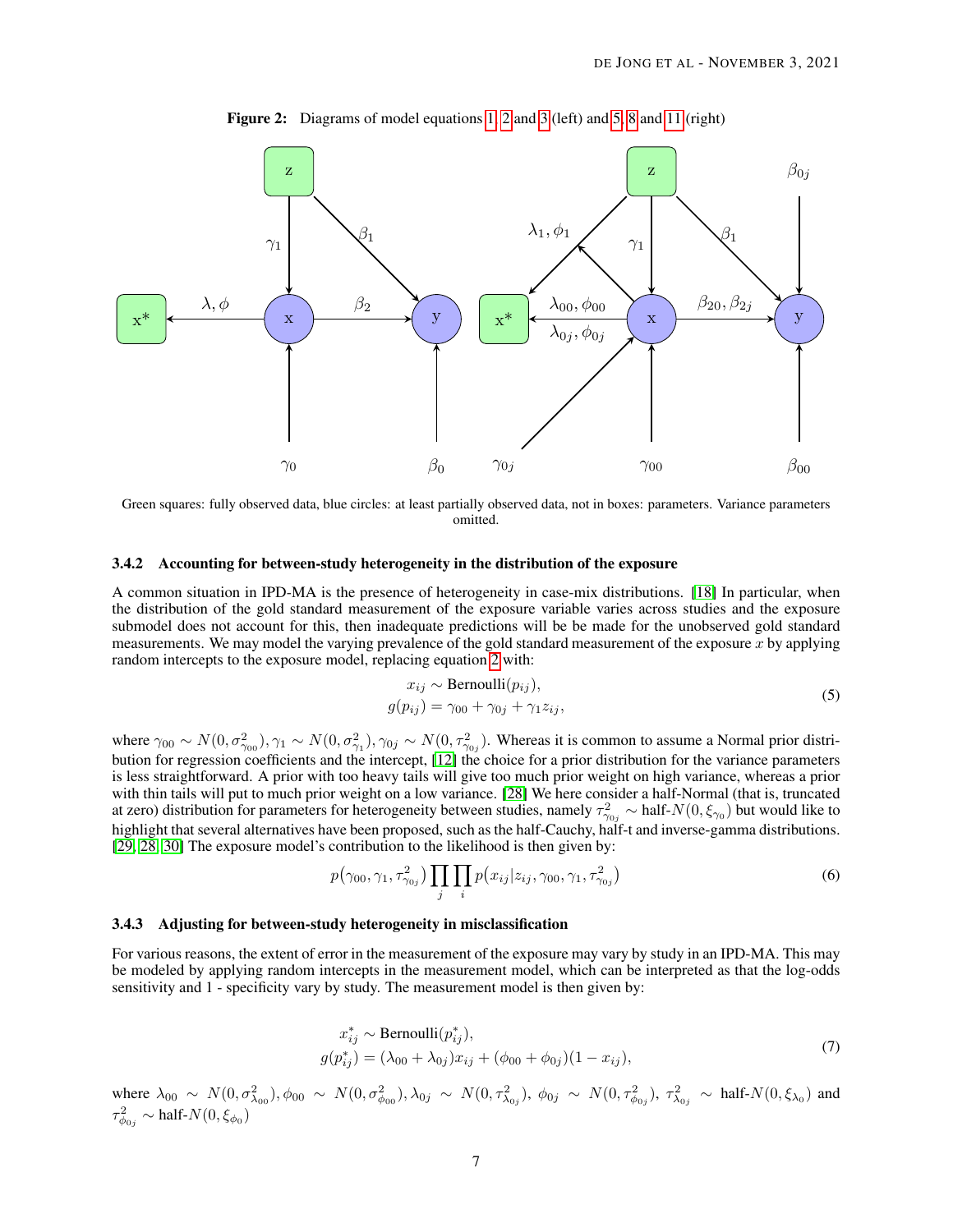#### 3.4.4 Adjusting for participant-specific misclassification

A more complex situation arises when misclassification is related to participant-level covariates. For instance, recall of exposure values may be poorer in the elderly, the answering of questionnaires may be hampered by poor literacy and measurement instruments might be designed for specific subgroups of participants. Participant-specific misclassification is particularly problematic if the case-mix distributions vary across studies, as estimates of exposure-outcome associations will then be affected differently across studies. For this reason, the presence of such error can be accounted for by incorporating patient-level covariate effects in the measurement model:

$$
x_{ij}^* \sim \text{Bernoulli}(p_{ij}^*),
$$
  
\n
$$
g(p_{ij}^*) = (\lambda_{00} + \lambda_{0j} + \lambda_1 z_{ij})x_{ij} + (\phi_{00} + \phi_{0j} + \phi_1 z_{ij})(1 - x_{ij}),
$$
\n(8)

<span id="page-7-0"></span>where  $\lambda_{00} \sim N(0, \sigma_{\lambda_{00}}^2), \lambda_1 \sim N(0, \sigma_{\lambda_1}^2), \phi_{00} \sim N(0, \sigma_{\phi_{00}}^2)$  and  $\phi_1 \sim N(0, \sigma_{\phi_1}^2)$ . The contribution of the measurement model to the likelihood is then given by:

$$
p(\lambda_{00}, \lambda_1, \phi_{00}, \phi_1, \tau_{\lambda_{0j}}^2, \tau_{\phi_{0j}}^2) \prod_j \prod_i p(x_{ij}^* | x_{ij}, \lambda_{00}, \lambda_1, \tau_{\lambda_{0j}}^2, \phi_{00}, \phi_1, \tau_{\phi_{0j}}^2)
$$
(9)

#### 3.4.5 Accounting for between-study heterogeneity in outcome frequency

Commonly, in data from an IPD-MA and other clustered data sets the frequency of the outcome varies by study. To account for this effect of clustering within studies, it is generally considered vital that random intercepts for the outcome are applied in an IPD-MA. [\[18\]](#page-20-0) We can add these to the outcome model as follows:

$$
y_{ij} \sim \text{Bernoulli}(\pi_{ij}),
$$
  
\n
$$
g(\pi_{ij}) = \beta_{00} + \beta_{0j} + \beta_1 z_{ij} + \beta_2 x_{ij},
$$
\n(10)

<span id="page-7-2"></span>where  $\beta_{00} \sim N(0, \sigma_{\beta_{00}}^2), \beta_{0j} \sim N(0, \tau_{\beta_{0j}}^2), \tau_{\beta_{0j}}^2 \sim \text{half-}N(0, \xi_{\beta_0}), \text{and } \beta_2 \sim N(0, \sigma_{\beta_2}^2).$ 

# 3.4.6 Accounting for between-study heterogeneity in exposure-outcome associations

Further, the strength of the true exposure-outcome association might also vary by study. To model this, one may adopt a random effects model for the outcome, which does not assume there is a single exposure-outcome association. [\[31\]](#page-20-13) Instead, it assumes there is a distribution of exposure-outcome associations and it estimates the center and variance of that distribution.

$$
y_{ij} \sim \text{Bernoulli}(\pi_{ij}),
$$
  
 
$$
g(\pi_{ij}) = \beta_{00} + \beta_{0j} + \beta_{1}z_{ij} + \beta_{20}x_{ij} + \beta_{2j}x_{ij},
$$
 (11)

<span id="page-7-1"></span>where  $\beta_{20} \sim N(0, \sigma_{\beta_{20}}^2), \tau_{\beta_{20}}^2 \sim \text{half-}N(0, \xi_{\beta_{20}}), \beta_{2j} \sim N(0, \tau_{\beta_{2j}}^2)$ , and  $\tau_{\beta_{2j}}^2 \sim \text{half-}N(0, \xi_{\beta_{2j}}), \beta_{20}$  is the center of the exposure-outcome association distribution and represents the overall association,  $\beta_{2j}$  is the study-specific exposure-outcome association and  $\tau_{\beta_{2j}}^2$  is the heterogeneity of the exposure-outcome association across studies. The random effects assumption is commonly adopted in meta-analysis where sources of between-study heterogeneity cannot (fully) be explained using participant-specific information but need to be accounted for. It is also considered a rather safe assumption, as a random effects model will estimate the variance of the exposure-outcome association at near zero when that association does not vary in the sample. Conversely, a common effects model will lead to inadequate estimates when the common effects assumption does not hold. Equations [5](#page-6-1) , [8](#page-7-0) and [11](#page-7-1) together are illustrated in Figure [2,](#page-6-0) and the contribution of the outcome model to the likelihood is then given by:

$$
p(\beta_{00}, \beta_1, \beta_2, \tau_{\beta_{0j}}^2, \tau_{\beta_{2j}}^2) \prod_j \prod_i p(y_{ij} | x_{ij}, z_{ij}, \beta_{00}, \beta_1, \beta_2, \tau_{\beta_{0j}}^2, \tau_{\beta_{2j}}^2)
$$
(12)

The models considered here are identifiable only if sufficient information is present in the data. [\[32,](#page-20-14) [12\]](#page-19-11) For instance, to estimate equation [2](#page-5-1) and [5](#page-6-1) requires that the gold standard measurement of the exposure  $x_{ij}$  is observed for sufficient individuals. Strictly speaking, a single (large) study where the gold standard and surrogate measurements have been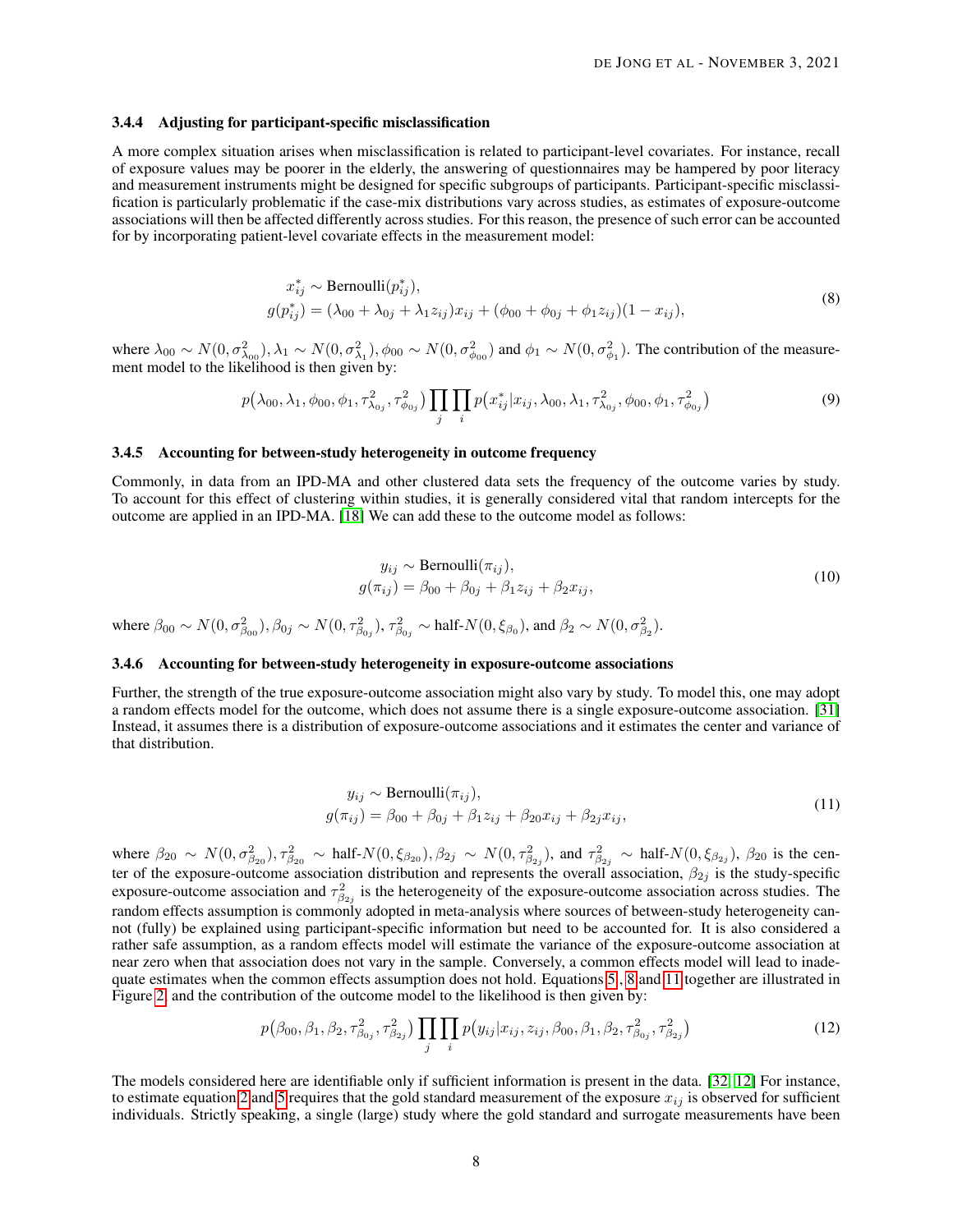observed should be sufficient to estimate the participant-level effects, though more studies would be necessary to estimate the study-level effects. For instance, in our motivating example  $x_{ij}$  is available for participants in half of the included studies.

Here we have assumed that the outcome y is available for every participant in every study of the IPD-MA. Though, if unavailable, it could be imputed following equation [3,](#page-5-2) [10](#page-7-2) or [11.](#page-7-1) To ensure congeniality this imputation model must at least contain the exposure and covariates of the outcome model. [\[33\]](#page-20-15)

#### 3.4.7 Accounting for differential error

So far we have assumed the error in the measurement of the exposure is non-differential, that is that conditional on the gold standard measurement of the value of the exposure and on the perfectly measured covariates, the error in the measurement is unrelated to the outcome. In any other case the error is differential. An example of differential error is recall bias in a case-control (or case-referent) study, where individuals may overestimate (or underestimate) their exposure, as a result of a known outcome. The methods we described can be extended to allow for differential misclassification, by replacing equation [8](#page-7-0) with:

$$
x_{ij}^* \sim \text{Bernoulli}(p_{ij}^*),
$$
  
\n
$$
g(p_{ij}^*) = (\lambda_{00} + \lambda_{0j} + \lambda_1 z_{ij} + \lambda_2 y_{ij})x_{ij} + (\phi_{00} + \phi_{0j} + \phi_1 z_{ij} + \phi_2 y_{ij})(1 - x_{ij})
$$
\n(13)

<span id="page-8-2"></span>where  $\lambda_2 \sim N(0, \sigma_{\lambda_2}^2), \phi_2 \sim N(0, \sigma_{\phi_2}^2), \tau_{\lambda_{0j}}^2 \sim \text{half-}N(0, \xi_{\lambda_{0j}})$  and  $\tau_{\phi_{0j}}^2 \sim \text{half-}N(0, \xi_{\phi_{0j}})$ . This model bears much resemblance to (Bayesian) MI. The difference is that in MI no measurement model is specified and the surrogate measurement instead appears on the right hand side of the exposure model. That is, in the MI approach the surrogate is treated as just another variable, whereas in our approach it is treated as a surrogate of the gold standard. Although this model this model accounts for a form of differential error, it still assumes that the influence of covariates is the same for each level of the outcome and that the random intercept across studies is common for the levels of the outcome. Alternatively, it may be considered more likely that the nature of the misclassification differs entirely for participants with and without the outcome. Similar to differential misclassification in a single study, [\[34\]](#page-20-16) this may be accounted for by stratifying the measurement model for the outcome of interest.

$$
x_{ij}^* \sim \text{Bernoulli}(p_{ij}^*),
$$
  
\n
$$
g(p_{ij}^*) = (\eta_{00} + \eta_{0j} + \eta_{1}z_{ij})x_{ij}y_{ij} + (\theta_{00} + \theta_{0j} + \theta_{1}z_{ij})(x_{ij} - 1)y_{ij} +
$$
  
\n
$$
(\psi_{00} + \psi_{0j} + \psi_{1}z_{ij})x_{ij}(y_{ij} - 1) + (\omega_{00} + \omega_{0j} + \omega_{1}z_{ij})(x_{ij} - 1)(y_{ij} - 1)
$$
\n(14)

<span id="page-8-1"></span>where  $\eta_{00} \sim N(0, \sigma_{\eta_{00}}^2), \eta_1 \sim N(0, \sigma_{\eta_1}^2), \theta_{00} \sim N(0, \sigma_{\theta_{00}}^2), \theta_1 \sim N(0, \sigma_{\theta_1}^2), \psi_{00} \sim N(0, \sigma_{\psi_{00}}^2), \psi_1 \sim N(0, \sigma_{\eta_0}^2)$  $N(0, \sigma_{\psi_1}^2), \omega_{00} \sim N(0, \sigma_{\omega_{00}}^2), \omega_1 \sim N(0, \sigma_{\omega_1}^2), \eta_{0j} \sim N(0, \tau_{\eta_{0j}}^2), \theta_{0j} \sim N(0, \tau_{\theta_{0j}}^2), \psi_{0j} \sim N(0, \tau_{\psi_{0j}}^2), \omega_{0j} \sim N(0, \tau_{\phi_{0j}}^2)$  $N(0, \tau_{\omega_{0j}}^2), \tau_{\eta_{0j}}^2 \sim \text{half-}N(0, \xi_{\eta_{0j}}), \tau_{\theta_{0j}}^2 \sim \text{half-}N(0, \xi_{\theta_{0j}}), \tau_{\psi_{0j}}^2 \sim \text{half-}N(0, \xi_{\psi_{0j}}),$  and  $\tau_{\omega_{0j}}^2 \sim \text{half-}N(0, \xi_{\omega_{0j}})$ . In case the error is assumed to be restricted to participants with (or without) the outcome, equation [14](#page-8-1) could easily be simplified by letting  $x_{ij}^* = x_{ij}$  for these cases.

## <span id="page-8-0"></span>4 Motivating example: application of methods to dengue IPD-MA

To illustrate the impact of misclassification on observed exposure-outcome associations in an IPD-MA, we apply several modeling strategies to estimate the muscle pain-dengue association in patients suspected of dengue. Hereto, we generated three scenarios for a dengue IPD-MA using real data on dengue as described in section [2.](#page-1-0) In all scenarios we allowed the true prevalence of muscle pain and the true misclassification rates to vary across studies. In the first scenario we defined the heterogeneity parameters such that all studies have the same (true) prevalence of dengue conditional on the exposure and the covariate and the same (true) exposure-outcome association of muscle pain, conditional on the covariate. In the second scenario we allowed for heterogeneity in the true prevalence of dengue conditional on the exposure and the covariate but not in the true exposure-outcome association, conditional on the covariate. In the third scenario we allowed for the presence of heterogeneity in both the true prevalence of dengue conditional on the exposure and covariate as well as the true exposure-outcome association of muscle pain, conditional on the covariate.

We aim to highlight the ability of the methodology we have presented here to restore this association and its uncertainty, while simultaneously accounting for the clustering of participants within studies and allowing for heterogeneity in the muscle pain-dengue association.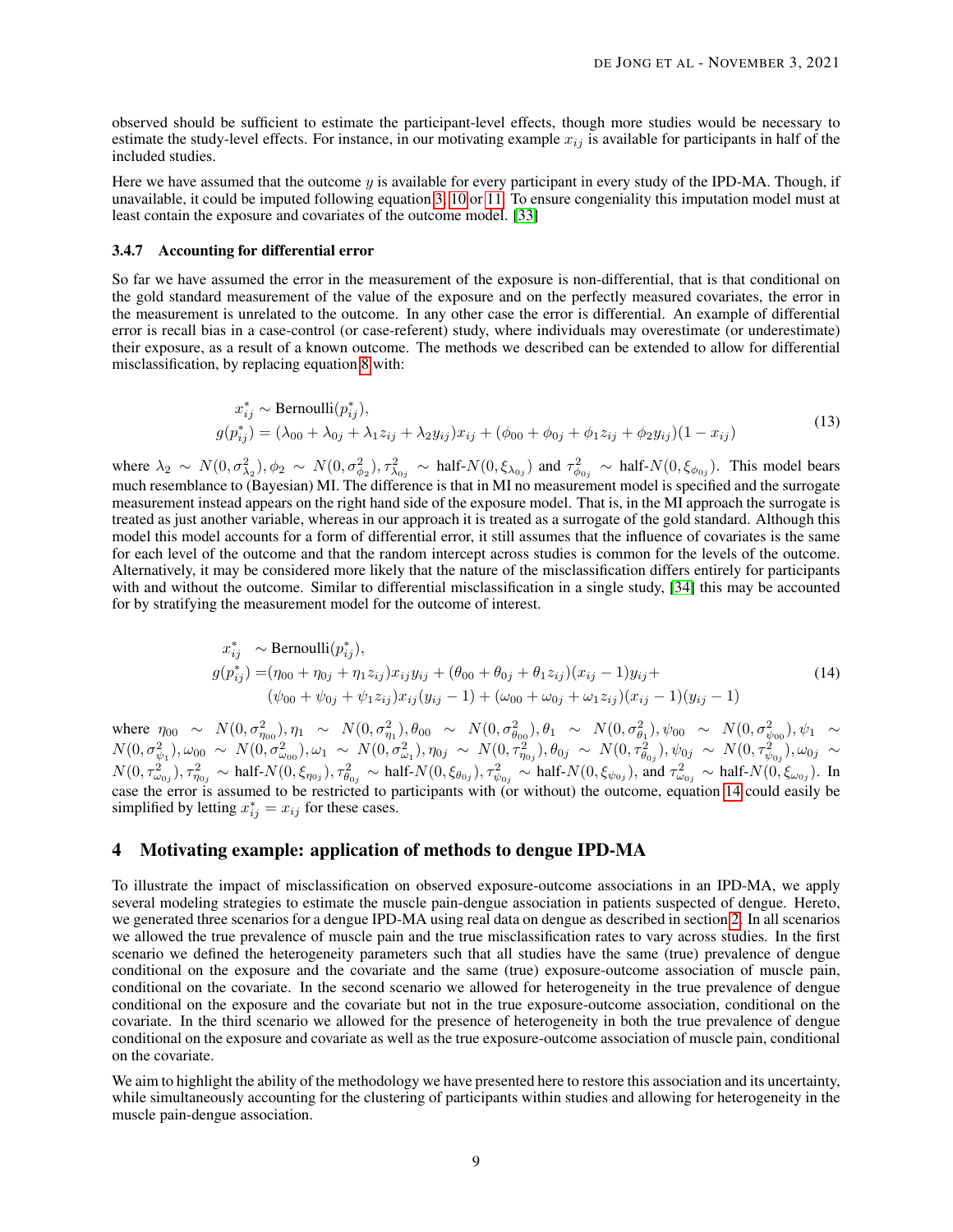## 4.1 Methods

We apply eleven Bayesian binary logistic modeling strategies to estimate the muscle pain-dengue association and its heterogeneity across studies. First, we model the full data with a mixed effects model as if the gold standard measurement was observed for all participants in all studies. In reality, this would not be possible as the gold standard would not be observed for some participants, but here it serves as a reference for comparison with the models that are restricted to the observed data. Second, we apply a mixed effects model on the subset of the data for which the gold standard measurement of the exposure was observed, that is, we apply a so-called complete case analysis. Third, we apply a naive mixed effects modeling strategy, in which we take the surrogate measurement as a proxy for any participant for whom the gold standard measurement is not observed. Finally, we apply the 8 models described in section [3.4.](#page-4-0) These models range from not accounting for heterogeneity and accounting for the simplest form of misclassification to accounting for heterogeneity in all submodels and for a differing extent and nature of misclassification. Although many more combinations of the submodels exist, for brevity we chose to apply them in the order as outlined, which results in eight full models for accounting for misclassification. We note that some alternative specifications would not be sensible, as the exposure model needs to contain at least the variables that are included in the outcome model. We use prior distributions as described above, except that we applied inverse-gamma distributions for the parameters for heterogeneity across studies.

We estimated all the models with a Gibbs sampler with two independent chains. After 1000 adaptation and 1000 warm up samples, 25000 samples for the estimation of the parameters were performed in each chain. To reduce autocorrelation, we thinned the samples by a factor 5. The presented estimates are based on the remaining  $2 \times 5000$ samples. The code for our motivating example is available on Github [\(github.com/VMTdeJong/Misclassification-](https://github.com/VMTdeJong/Misclassification-Dengue)[Dengue\)](https://github.com/VMTdeJong/Misclassification-Dengue).

## 4.2 Results

In each of the scenarios (see Section [2\)](#page-1-0), all models yielded positive estimates with 95% credibility intervals that excluded zero, which in each case may lead to the conclusion that muscle pain is positively associated with dengue. However, we observed considerable differences between the point estimates and estimated 95% credibility intervals of the different models, especially for the common muscle pain-dengue association.

## 4.2.1 Scenario 1: homogeneous conditional baseline prevalence and exposure-outcome associations across studies

In the first scenario, the estimated association (log-odds ratio) between muscle pain and dengue in the full data was 0.82 (95% CI: 0.67 : 0.98, Table [1\)](#page-10-0). The complete case analysis (0.64, 95% Credibility Interval: 0.41 : 0.87) and especially the naive analysis (0.47, 95% CI: 0.34 : 0.60) underestimated this association. The misclassification methods were able to restore the muscle pain-dengue association to various degrees. The model comprising equations [8,](#page-7-0) [5](#page-6-1)  $\&$  [3,](#page-5-2) which was the correctly specified model, estimated the log odds ratio for the association at 0.72 (95% CI: 0.54 : 0.90). Surprisingly, the underspecified misclassification models estimated the association with similar or even less error. The overspecified (i.e. models with excess parameters) misclassification errors estimated the association with a larger error, though the errors were still smaller than the naive and complete case analyses.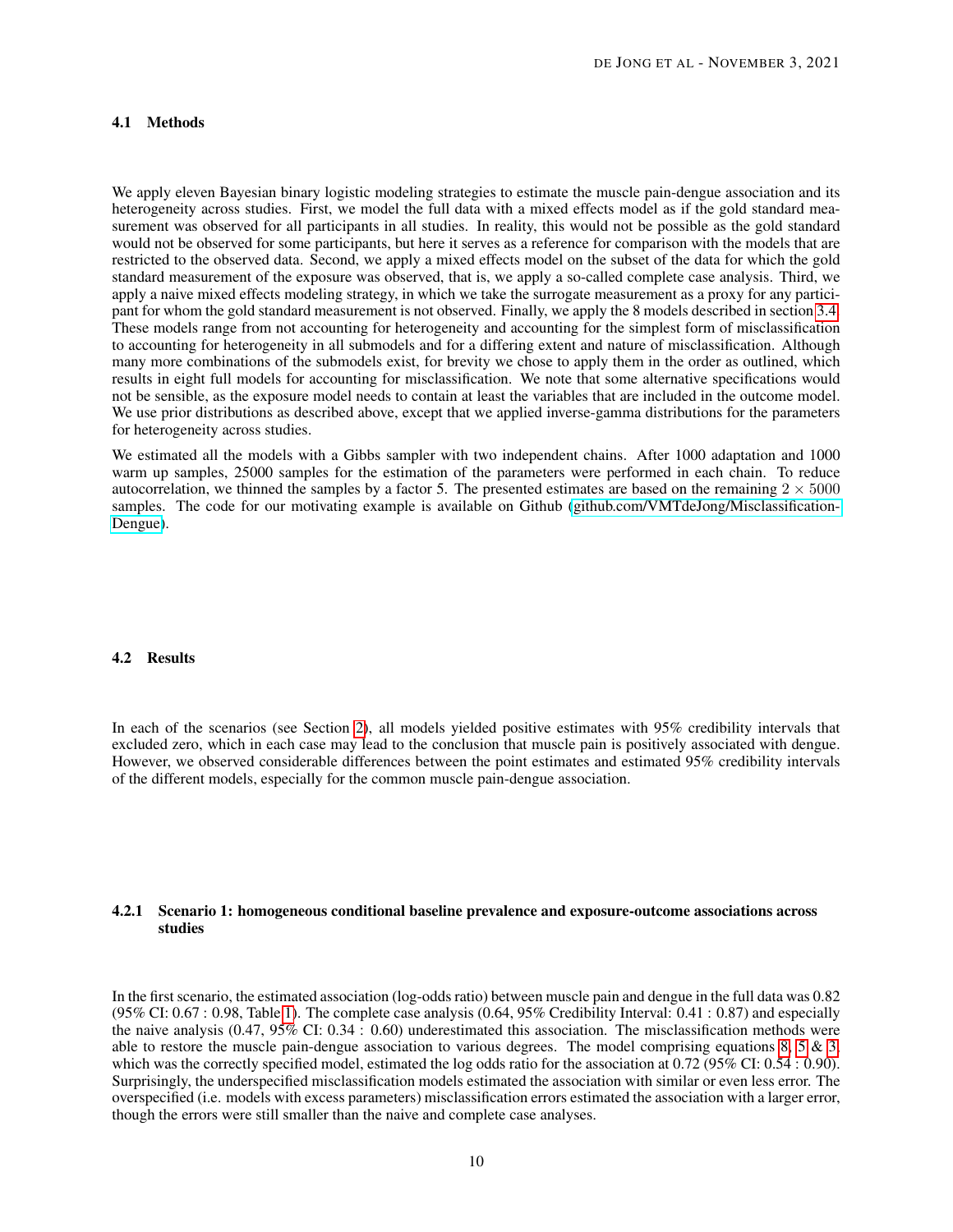| Model                  | $\beta_{20}(95\%CI)$ | $\tau_{\beta_{2i}}(95\%CI)$ |  |
|------------------------|----------------------|-----------------------------|--|
| Full data (reference)  | 0.82(0.67:0.98)      | 0.05(0.02:0.14)             |  |
| Complete cases         | 0.64(0.41:0.87)      | 0.06(0.02:0.23)             |  |
| Naive                  | 0.47(0.34:0.60)      | 0.06(0.02:0.16)             |  |
| Equations 1, 2 & 3     | 0.74(0.55:0.93)      |                             |  |
| Equations 1, 5 & 3     | 0.72(0.53:0.91)      |                             |  |
| Equations 7, 5 & 3     | 0.75(0.56:0.93)      |                             |  |
| Equations 8, 5 & 3     | 0.72(0.54:0.90)      |                             |  |
| Equations 8, 5 & 10    | 0.71(0.54:0.90)      |                             |  |
| Equations 8, 5 & 11    | 0.71(0.53:0.91)      | 0.05(0.02:0.16)             |  |
| Equations 13, $5 & 11$ | 0.70(0.52:0.90)      | 0.05(0.02:0.16)             |  |
| Equations 14, $5 & 11$ | 0.66(0.45:0.88)      | 0.05(0.02:0.15)             |  |

<span id="page-10-0"></span>Table 1: Multivariable log odds ratio and heterogeneity estimates (95% Credibility Interval) for presence of muscle pain for diagnosing dengue in scenario 1

The center of the distribution was estimated by the median of the posterior distribution.

Empty cells for  $\tau_{\beta_{2j}}(95\% CI)$  indicate it is assumed to equal zero in the respective model.

All models estimated the between-study heterogeneity of the muscle pain-dengue association very well, as the estimates were very similar to the reference estimate of  $0.05$  (95% CI:  $0.02$ :  $0.14$ ) in the full data. The exception was the 95% CI of the complete case analysis, which was wider (0.02 : 0.23) than the 95% CI for the other models. This is unsurprising as it uses only a subset of the available data.

#### 4.2.2 Scenario 2: heterogeneous baseline prevalence across studies

In this second scenario, the estimated association (log-odds ratio) between muscle pain and dengue in the full data was 0.76 (95% CI: 0.61 : 0.92, Table [2\)](#page-11-0). Again, the complete case analysis (0.66, 95% CI: 0.42 : 0.89) and naive analysis (0.56, 95% CI: 0.42: 0.70) underestimated this association. The misclassification models all estimated the common muscle pain-dengue association with less error than the naive and complete case analysis. The model comprising equations [8,](#page-7-0) [5](#page-6-1) & [10](#page-7-2) (i.e. the correctly specified model) estimated the association at 0.74 (95% CI: 0.58 : 0.91), which was nearly identical to the estimates by the analysis on the full data. Also, all misclassification models had narrower 95% Credibility Intervals than the complete case analysis.

All considered models estimated the (lack of) between-study heterogeneity in the muscle pain-dengue association adequately. In the analysis on the full data this heterogeneity was estimated at 0.07 (95% CI: 0.02 : 0.22). Again, the 95% CI for the complete case analysis was the widest (95% CI: 0.02 : 0.33).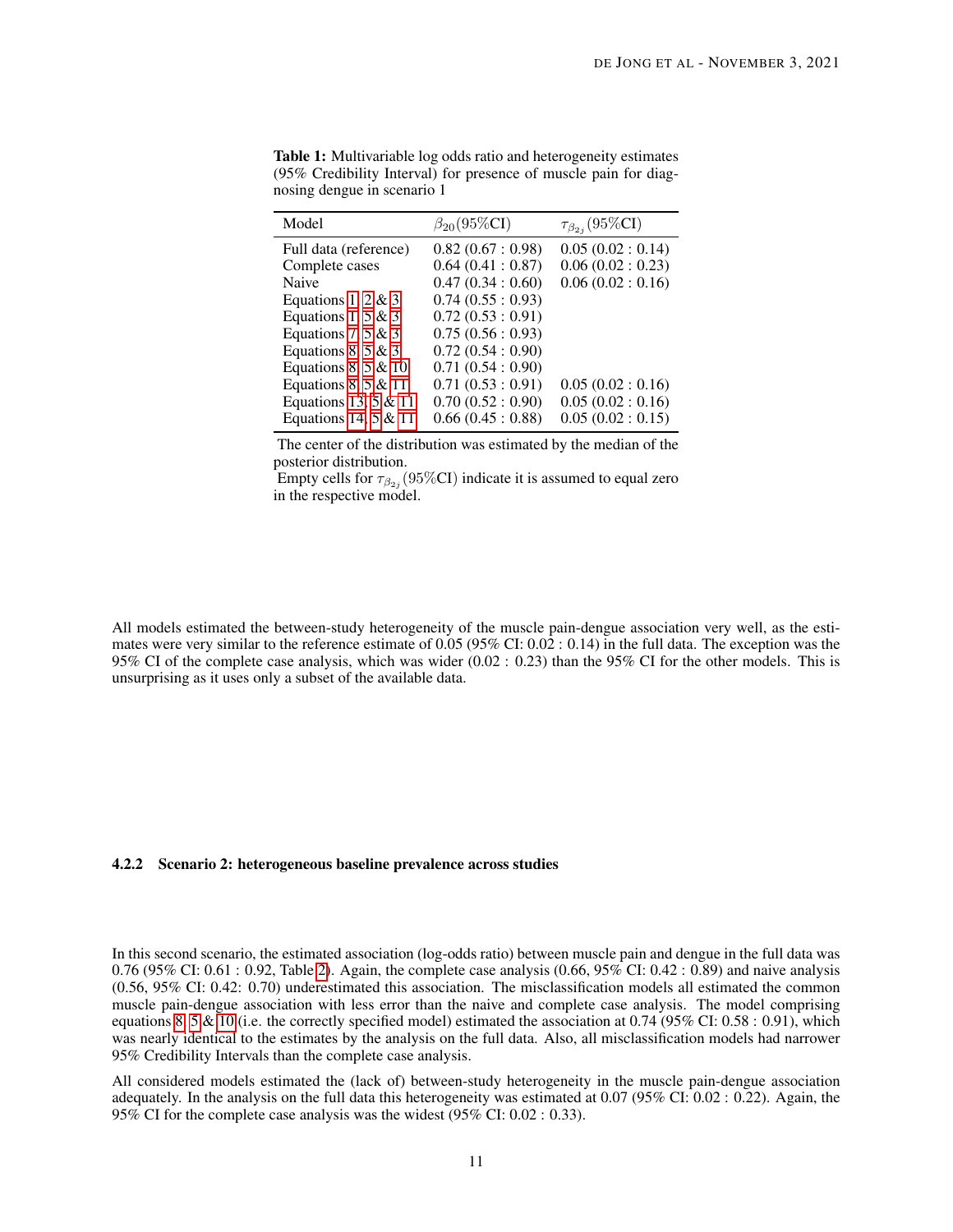| Model                  | $\beta_{20}(95\%CI)$ | $\tau_{\beta_{2i}}(95\%CI)$ |  |
|------------------------|----------------------|-----------------------------|--|
| Full data (reference)  | 0.76(0.61:0.92)      | 0.07(0.02:0.22)             |  |
| Complete cases         | 0.66(0.42:0.89)      | 0.08(0.02:0.33)             |  |
| Naive                  | 0.56(0.42:0.70)      | 0.06(0.02:0.19)             |  |
| Equations 1, 2 & 3     | 0.75(0.58:0.92)      |                             |  |
| Equations 1, 5 & 3     | 0.69(0.53:0.86)      |                             |  |
| Equations 7, 5 & 3     | 0.76(0.59:0.93)      |                             |  |
| Equations 8, 5 & 3     | 0.73(0.57:0.90)      |                             |  |
| Equations 8, 5 & 10    | 0.74(0.58:0.91)      |                             |  |
| Equations 8, 5 & 11    | 0.75(0.57:0.94)      | 0.09(0.02:0.27)             |  |
| Equations 13, 5 & 11   | 0.72(0.54:0.91)      | 0.08(0.02:0.25)             |  |
| Equations 14, $5 & 11$ | 0.67(0.48:0.88)      | 0.07(0.02:0.23)             |  |

<span id="page-11-0"></span>Table 2: Multivariable log odds ratio and heterogeneity estimates (95% Credibility Interval) for presence of muscle pain for diagnosing dengue in scenario 2

The center of the distribution was estimated by the median of the posterior distribution.

Empty cells for  $\tau_{\beta_{2j}}(95\% CI)$  indicate it is assumed to equal zero in the respective model.

#### 4.2.3 Scenario 3: heterogeneous baseline prevalence and exposure effects across studies)

In this final scenario, the analysis on the full data yielded a muscle pain-dengue association of 0.87 (95% CI: 0.60 : 1:14), whereas the complete case analysis estimated it at 1.02 (95% CI: 0.67 : 1.38, Table [3\)](#page-12-0) This neatly illustrates that the error in the muscle pain-dengue association estimated by complete case analysis is caused by an increased variance rather than bias, as the estimate by the complete case analysis is now increased with respect to the analysis on the full data, whereas in the other scenarios it was underestimated. As expected, the naive analysis underestimated the association yet again, at 0.60 (95% CI: 0.31 : 0.89).

Three of the misclassification models' point estimates were further away from the point estimate by the full data than the complete case analysis' point estimate, which highlights that applying a misclassification model is not guaranteed to reduce the error in the point estimate. Yet, these were all underspecified models that did not account for the various forms of heterogeneity. The correctly specified model, comprising equations [8,](#page-7-0) [5](#page-6-1)  $\&$  [11](#page-7-1) estimated the muscle paindengue association at 0.79 (95% CI: 0.48 : 1.11), which was close to the estimate on the full data. The overspecified models yielded similar estimates.

Except for the complete case analysis, all models that estimated the between-study heterogeneity for the muscle pain-dengue association yielded adequate estimates for this variance. The complete case analysis underestimated the amount of between-study heterogeneity, whereas the underspecified misclassification models (wrongly) assumed it to be equal to 0.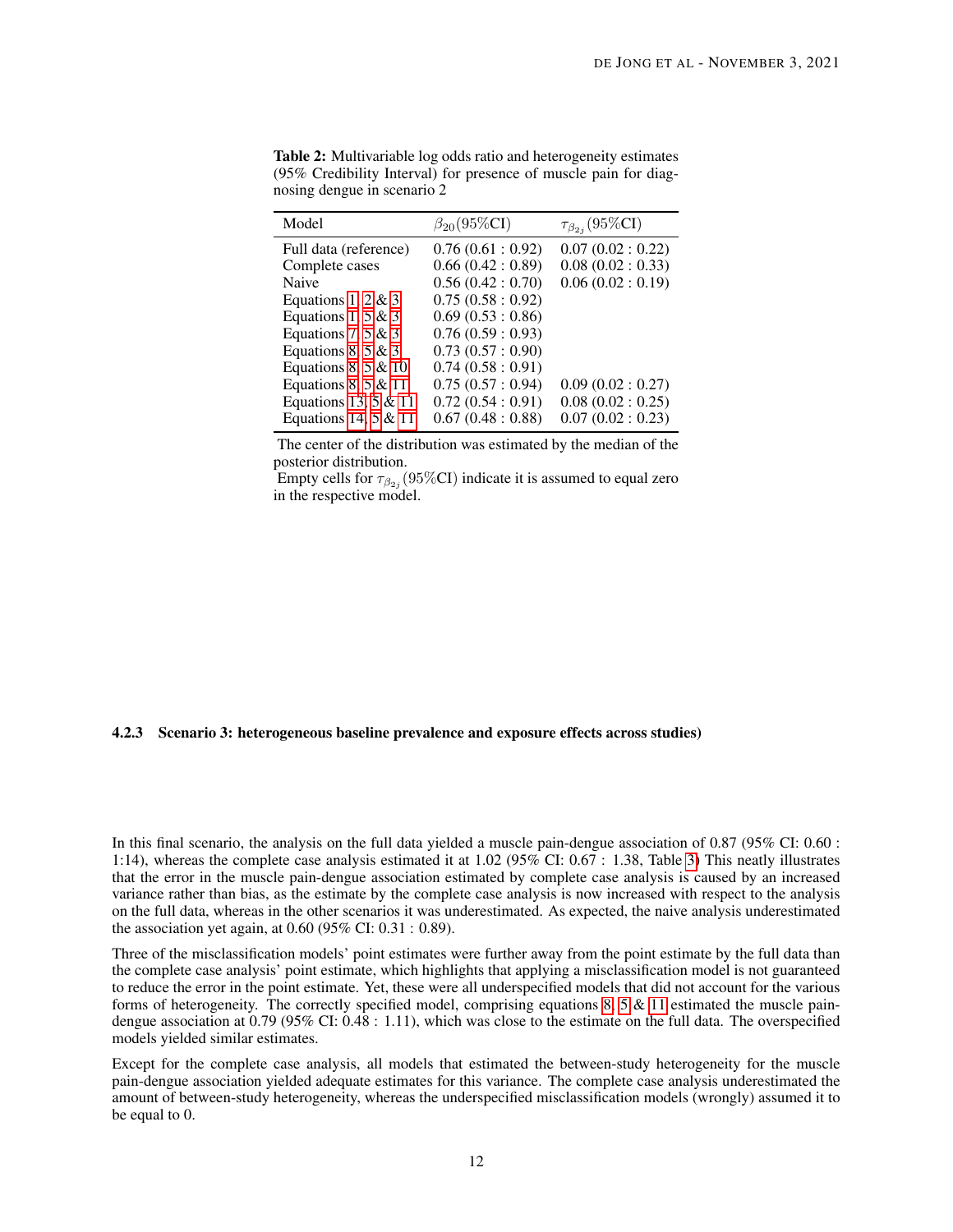| Model                  | $\beta_{20}(95\%CI)$ | $\tau_{\beta_{2i}}(95\%CI)$ |  |
|------------------------|----------------------|-----------------------------|--|
| Full data (reference)  | 0.87(0.60:1.14)      | 0.32(0.18:0.61)             |  |
| Complete cases         | 1.02(0.67:1.38)      | 0.23(0.05:0.73)             |  |
| Naive                  | 0.60(0.31:0.89)      | 0.37(0.21:0.69)             |  |
| Equations 1, 2 & 3     | 0.81(0.63:0.99)      |                             |  |
| Equations 1, 5 & 3     | 0.58(0.41:0.75)      |                             |  |
| Equations 7, 5 & 3     | 1.09(0.92:1.28)      |                             |  |
| Equations 8, 5 & 3     | 1.04(0.88:1.22)      |                             |  |
| Equations 8, 5 & 10    | 0.97(0.73:1.20)      |                             |  |
| Equations 8, 5 & 11    | 0.79(0.48:1.11)      | 0.35(0.19:0.67)             |  |
| Equations 13, 5 & 11   | 0.80(0.48:1.10)      | 0.35(0.18:0.68)             |  |
| Equations 14, $5 & 11$ | 0.82(0.48:1.14)      | 0.34(0.17:0.67)             |  |

<span id="page-12-0"></span>Table 3: Multivariable log odds ratio and heterogeneity estimates (95% Credibility Interval) for presence of muscle pain for diagnosing dengue in scenario 3

The center of the distribution was estimated by the median of the posterior distribution.

Empty cells for  $\tau_{\beta_{2j}}(95\% CI)$  indicate it is assumed to equal zero in the respective model.

#### 4.3 Summary

Overall, the results of this motivating example on the association between muscle pain and dengue highlight the impact of misclassification on an exposure-outcome association. The misclassification models estimated the exposureoutcome association with less error (where the full data is taken as reference) than both the complete-case and naive approaches, with the exception for some models that were underspecified in scenario 3. This suggests that even in these scenarios for relatively small IPD-MAs, the more complex (possibly overspecified) models seem more suitable than the simpler (possibly underspecified) models.

In general, the models provided adequate estimates of the heterogeneity of the muscle pain-dengue association. The exception was the complete case analysis, which yielded different point estimates due the fact that these estimates were based on different data and which yielded wider credibility intervals due to the fact that these interval estimates were based on less data. In conclusion, the misclassification methods that accounted for heterogeneity in the various submodels gave the best available estimates of the muscle pain-dengue association and its heterogeneity.

# 5 Simulation study

We performed a simulation study to assess the impact of misclassification on estimated exposure-outcome associations and the heterogeneity thereof in an IPD-MA and to assess the validity of our methodology. We aim to highlight the bias that occurs in an exposure-outcome association when misclassification is not accounted for and the ability of the methodology we have presented here to provide (possibly) unbiased estimates of these associations while propagating the uncertainty induced by misclassification and the various forms of heterogeneity, to facilitate valid inference.

#### 5.1 Simulation methods

The data were simulated with a data generating mechanism similar to that in scenario 3 of the motivating example considering the diagnosis of dengue: there was heterogeneity in the distribution of the exposure of interest (muscle pain), in the true prevalence of the exposure conditional on the exposure and covariate, and in the true exposureoutcome association conditional on the covariate. Though, for the purpose of the simulation we used different values for several parameters. The default parameters were (i.e. scenario 1) were  $n_j = 500, J = 10, J_{gold} = 5, k = 1, \beta_{00} = 10$  $-0.5, \tau_{\beta_{0j}} = 0.25, \beta_x = 1, \tau_{\beta_x} = 0.15, \beta_{z_k} = 0, \gamma_{00} = -0.25, \tau_{\gamma_{0j}} = 0.25, \gamma_{z_k} = 1$  for  $k \in (1,3)$ , and  $\gamma_{z_k} = 0$  $-1$  for  $k \in (2, 4)$ ,  $\lambda_{00} = 3$ ,  $\tau_{\lambda_{0j}} = 1$ ,  $\lambda_{z_k} = 1$  for  $k \in (1, 3)$ , and  $\lambda_{z_k} = -1$  for  $k \in (2, 4)$ ,  $\phi_{00} = -3$ ,  $\tau_{\phi_{0j}} =$  $1, \phi_{z_k} = 1$  for  $k \in (1, 3)$  and  $\phi_{z_k} = -1$  for  $k \in (2, 4)$ , where  $z_k$  is the k-th normally distributed covariate (dropping the  $i\hat{j}$  subscripts for simplicity here). Further, for these covariates  $z_k$  the standard deviation of the mean across studies (i.e. heterogeneity) equaled 0.5, and the covariance of all z within studies equaled 0.25. In each subsequent scenario,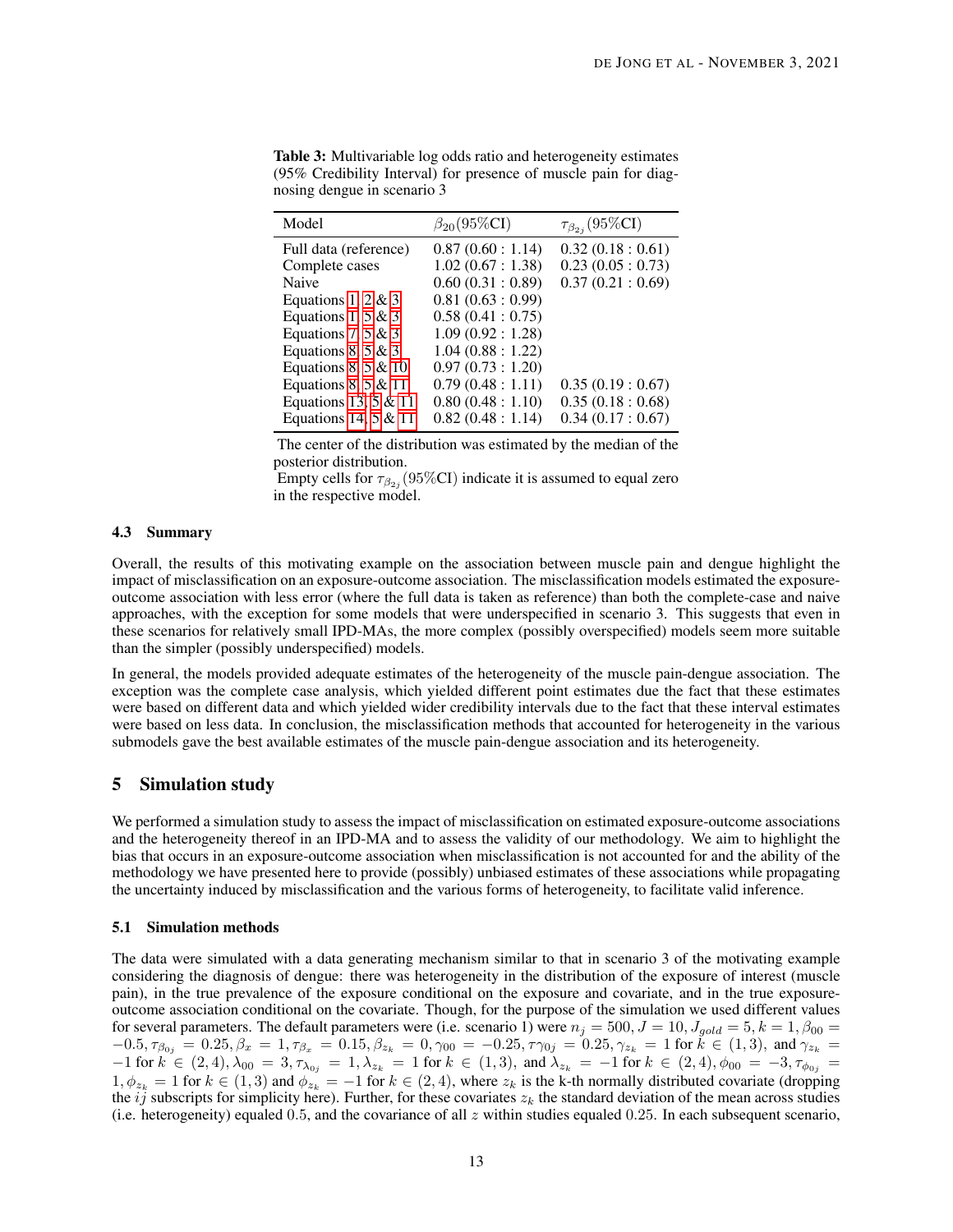we altered the value for one parameter (Table [4\)](#page-13-0). We analyzed the estimates for the summary and heterogeneity estimates of the exposure-outcome association ( $\beta_x$  and  $\tau_{\beta_x}$ , respectively) for each model in terms of bias and root mean square error (RMSE), and coverage probability of the 95% Credibility Interval relative to the true values. We performed one thousand replications of the simulation in R 3.5.2. [\[35\]](#page-20-17) In replications where at least one method failed to produce a result, we removed the results for all methods.

<span id="page-13-0"></span>

| Scenario | Parameter     | Value | Interpretation                                                             |
|----------|---------------|-------|----------------------------------------------------------------------------|
|          |               |       | Default settings                                                           |
|          | $J_{qold}$    | 3     | Number of gold standard studies decreased to 3                             |
|          | $J_{gold}$    |       | Number of gold standard studies decreased to 7                             |
|          | $J_{qold}$    | 9     | Number of gold standard studies decreased to 9                             |
|          | $n_i$         | 100   | Sample size per study decreased to 100                                     |
|          | $n_i$         | 300   | Sample size per study decreased to 300                                     |
|          | $n_i$         | 700   | Sample size per study increased to 700                                     |
|          | K             | 2     | Number of covariates increased to 2*                                       |
|          | К             | 3     | Number of covariates increased to 3 <sup>*</sup>                           |
| 10       | K             | 4     | Number of covariates increased to 4*                                       |
|          | $\beta_{z_k}$ |       | True value for the covariate-outcome relation increased to 1 <sup>**</sup> |

\* Covariate-specific misclassification increased accordingly. \*\* This implies confounding was present.

In each repetition of the simulation we applied five models on the simulated data, of which three used the IPD and two used aggregated data. First, we applied a model on the complete cases, that is only on the participants for whom the gold standard exposure was observed. Second, we applied a naive model in which the surrogate measurement of the muscle pain was used for participants for whom the gold standard measurement was not available. Third, we applied the misclassification model given by equations [8,](#page-7-0) [5](#page-6-1)  $\&$  [11.](#page-7-1) Fourth, we applied (frequentist) logistic regression models on the separate data sets for which the gold standard was available, and then performed a Bayesian meta-analysis on the aggregate data (the logistic regression model coefficients and standard errors). In the fifth analysis, we repeated this aggregate data meta-analysis, but now on the data from all studies and used  $x^*$  where x was unavailable.

We estimated all the models with a Gibbs sampler with two independent chains using JAGS 4.3.0. After 1000 adaptation and 5000 warm up samples, 10000 samples for the estimation of the parameters were performed in each chain. To reduce autocorrelation, we thinned the samples by a factor 2. The presented estimates are based on the remaining 2 \* 5000 samples. The code for our simulation study is available on Github [\(github.com/VMTdeJong/Misclassification-](https://github.com/VMTdeJong/Misclassification-IPDMA)[IPDMA\)](https://github.com/VMTdeJong/Misclassification-IPDMA)

## 5.2 Simulation results

#### 5.2.1 Summary estimate of the exposure-outcome relation

As expected, both the IPD and AD analyses that used only data from the studies from which the gold standard  $x$ was available, produced (nearly) unbiased results (Figure [3,](#page-14-0) top). The exception was scenario 5, where only 100 observations were available per study and the results of all methods were subject to small sample bias. Both of the naive analyses that used x<sup>∗</sup> where x was not available produced biased estimates in all of the scenarios. Though in scenario 4, where in only one study x was not observed, the bias was negligible. In scenario 8, 9 and 10 the covariate-related misclassification was increased, and the naive analyses were the most biased. In scenario 11, where confounding was introduced, the bias was similar to the default scenario. The misclassification model produced (nearly) unbiased results in all scenarios. The exceptions were scenario 5, where all methods were slightly biased due to small samples, and scenario 1 and 2 where we observed nonzero but negligible bias.

Due to the reduced sample size for the methods that used only the gold standard  $x$ , the variance of the estimates increased, which increased the RMSE (Figure [3,](#page-14-0) bottom). As a result, these methods had the largest RMSE in several scenarios where the sample size was small, either due to small samples per study (especially scenario 5, but also 6) or due to few available studies (scenario 2). The RMSE was also high for the naive methods in several scenarios, but especially in scenario's 8, 9 and 10, where misclassification was more frequent. The misclassification had the lowest RMSE in most scenario's, and in others it was tied with other methods. It had especially favourable RMSE when there were few studies with observations of the gold standard (scenario 2), when the sample size was increased (scenario 7) and when misclassification was more frequent (scenario 8, 9 and 10). When in seven out of ten studies the gold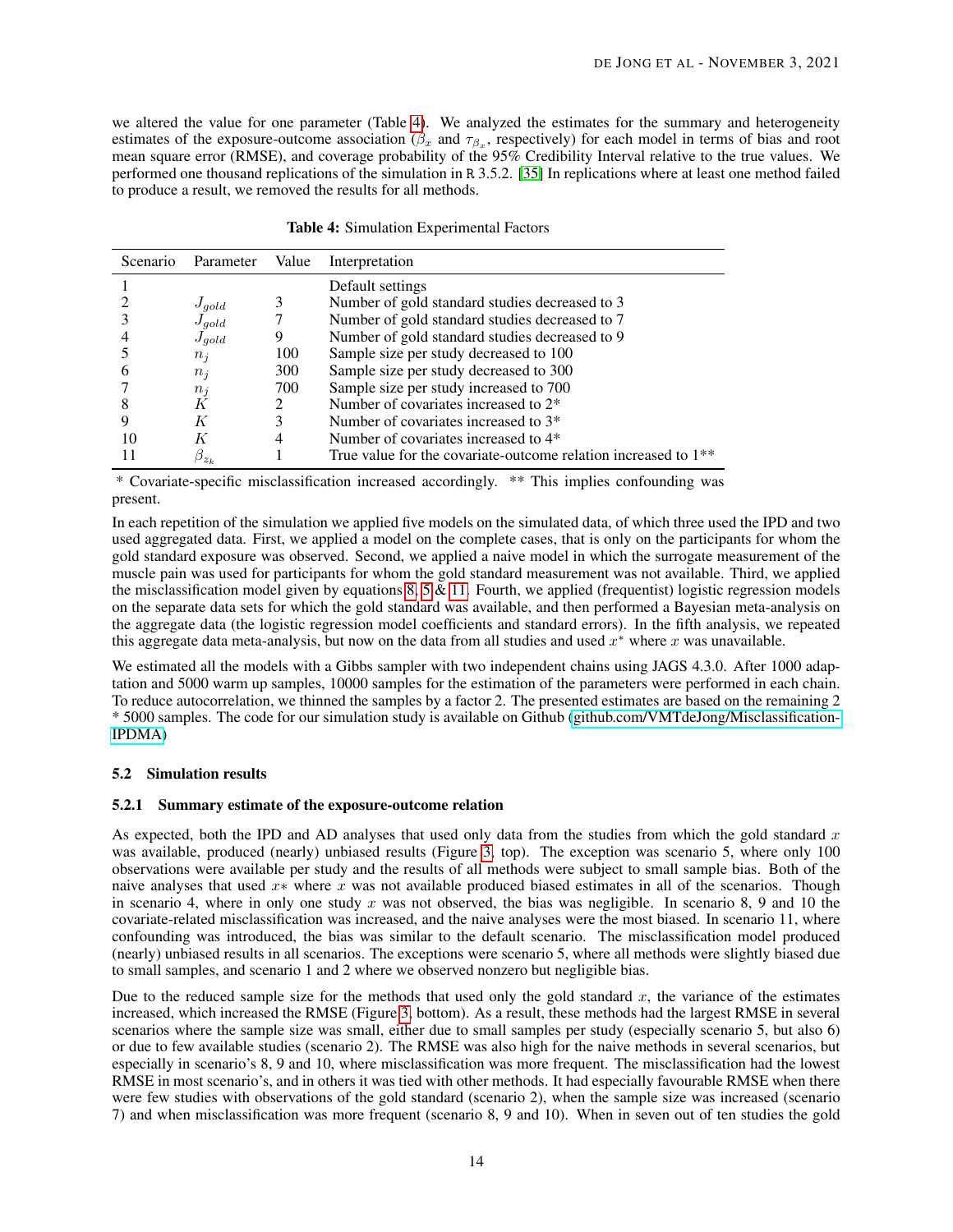<span id="page-14-0"></span>

Figure 3: Bias, Coverage of the 95% Credibility Interval and Root Mean Square Error (RMSE) for the summary estimate of the exposure-outcome relation

IPD: Individual participant data. AD: aggregate data. Gold indicates the model only used studies for which the gold standard  $x$ was available. The naive models used  $x<sub>*</sub>$  for each observation for which  $x$  was not available.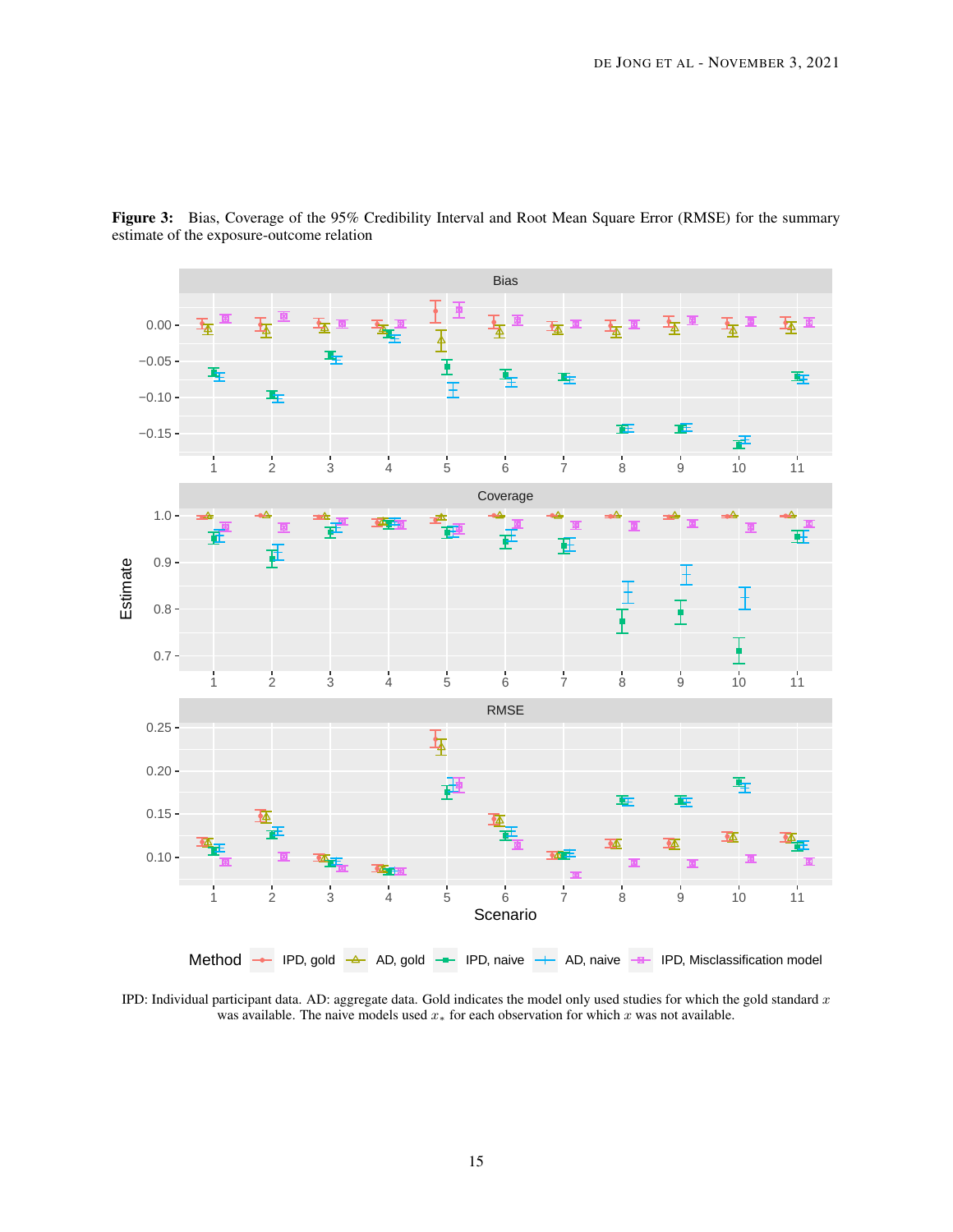standard was observed, the improvement in RMSE was negligible as compared to the other methods (scenario 3). Further, in scenario five, where the sample size was the smallest, the RMSE was similar to that of the naive methods.

The proportion of 95% Credibility Intervals that covered the true effect size was very high for the methods that used only the data from the studies in which x was observed (Figure [3,](#page-14-0) middle). In some scenario's coverage was  $100\%$ , as there was insufficient information to reliably simultaneously estimate the variance of  $\beta_x$  and its heterogeneity  $\tau_{\beta_x}$ . The estimates for the variance were frequently overestimated (not shown), perhaps as a result of the influence from the prior for the variance. The coverage rate for the misclassification model was also too high, though it was closer to nominal. The naive methods had poor coverage in the scenario's where most bias occurred (scenario's 2, 8, 9 and 10), though in some scenario's the coverage was approximately nominal (scenario's 1, 3, 5, 6, 7 and 11).

In conclusion, the misclassification model provided the best available estimates of the exposure-outcome association. Though, in some scenarios there was little or no improvement over other methods. When the number of studies for which  $x$  is available is high and the sample size per study is large, analyzing only these studies may be sufficient. However when the sample sizes are small or the number of studies for which the gold standard  $x$  is available, applying a misclassification model may reduce the variance of the estimate considerably while retaining (near) unbiasedness.

# 5.2.2 Heterogeneity of the exposure-outcome relation

All methods produced positively biased estimates of the heterogeneity of the exposure-outcome relation ( $\tau_{\beta_x}$ ) in all scenarios, though the magnitude of the bias varied across methods and scenarios (Figure [4,](#page-16-0) top). The methods that used only data from the studies where the gold standard  $x$  was measured consistently produced estimates with the greatest bias, though in scenario 4 they were tied with other methods. Surprisingly, the naive methods produced estimates of the heterogeneity of the exposure-outcome relation that in some scenarios were less biased than those from the misclassification model. This was especially the case in scenarios 8, 9 and 10, where we observed the most bias towards zero for the naive methods' summary estimates.

The methods that only used the data from the studies for which the gold standard was available had the highest RMSE across all scenarios, except when in nine out of ten studies the gold standard was observed (scenario 4), and the difference was small when in seven out of ten studies the gold standard was observed, (scenario 3, Figure [4,](#page-16-0) bottom). The naive IPD method and the misclassification model had the lowest RMSE for the heterogeneity estimate. The naive IPD method had slightly lower RMSE when only small samples were available (scenario 5 and 6), whereas the misclassification method had slower RMSE when more covariates were available and covariate-specific misclassification was greater (scenario's 8, 9 and 10).

For all of the methods, the 95% Credibility Intervals had below nominal coverage for estimating the heterogeneity of the exposure-outcome relation in all or most of the scenarios (Figure [4,](#page-16-0) middle). The coverage was lowest for the naive methods in scenarios 8, 9 and 10, especially for the naive method based on AD.

# <span id="page-15-0"></span>6 Discussion

As measurement error or misclassification may cause bias in estimated exposure-outcome associations, standard errors and between-study heterogeneity in IPD-MA, it is essential to account for this. We have unified methods for misclassification in meta-analysis in a one-stage Bayesian meta-analysis framework. Our methodology allows for the incorporation of covariates on the individual participant level to facilitate valid inference regarding therapeutic and etiologic effects, and added diagnostic and prognostic value. This modeling of the individual participant outcome, exposure and covariate values occurs via three submodels: one for modeling the measurements, one for modeling the (gold standard) exposure and one for modeling the outcome of interest. By doing so, both individual level and study level effects are accounted for in each part of the analysis. This, in turn, may restore the association between the exposure and the outcome.

In our motivating example data sets, the association between muscle pain and dengue was estimated with reduced error by applying the proposed misclassification models with individual participant covariate effects. These models account for the potential between-study heterogeneity in the prevalence of dengue and yielded adequate estimates of between-study heterogeneity of the muscle pain-dengue association.

In our simulations, we considered multiple scenarios where baseline outcome prevalence conditional on covariates and exposure effects were heterogeneous across studies, as well as the exposure-outcome association and the degree of misclassification, and compared the performance of several models. We found that analyses that only used data from studies in which the gold standard was measured, i.e. complete case analyses, produced unbiased summary estimates of the exposure-outcome relation, but did so with considerably increased error unless in at least seven out of ten studies the gold standard was measured. Hence, the feasibility of restricting the analysis to patients with complete data for the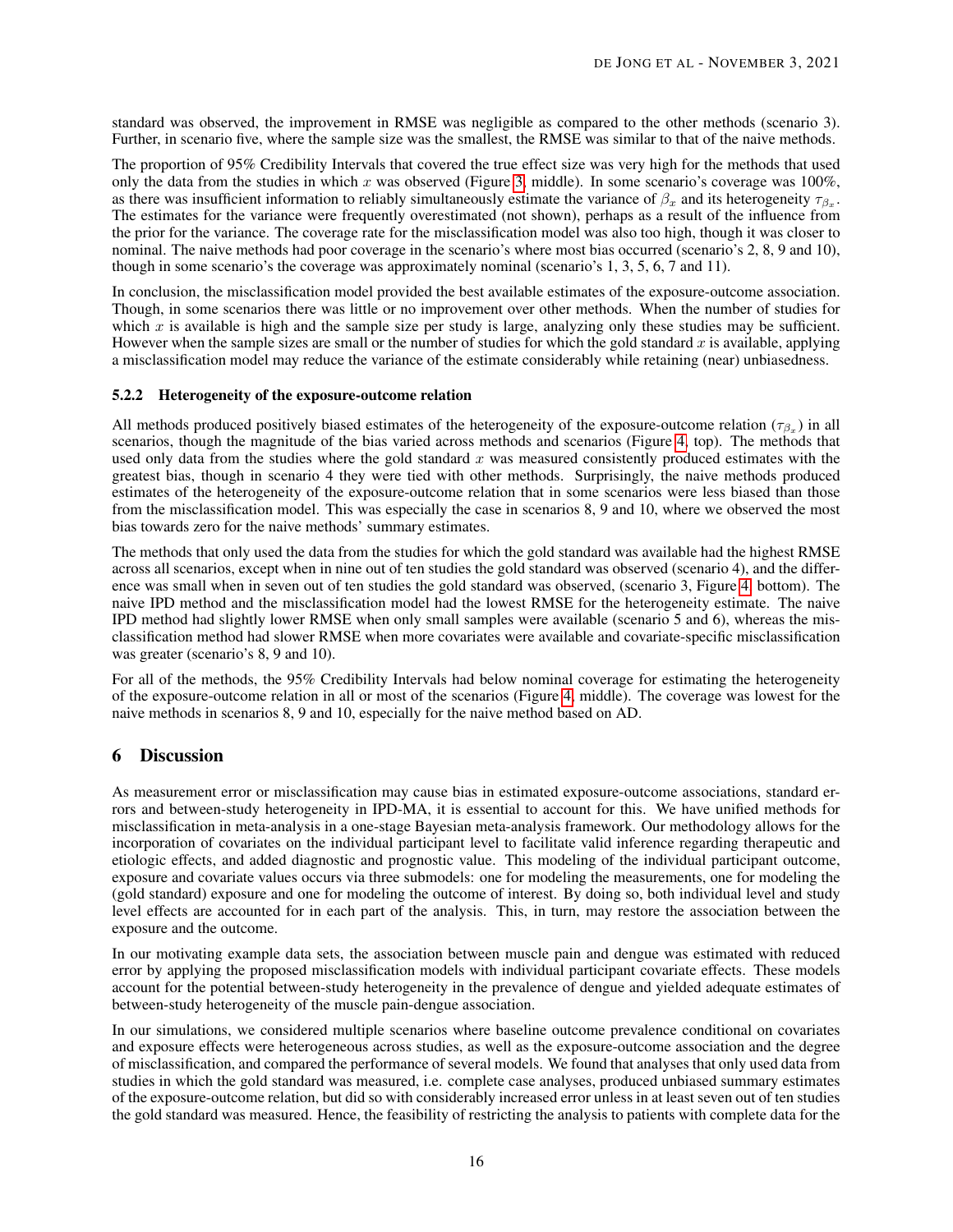<span id="page-16-0"></span>

Figure 4: Bias, Coverage of the 95% Credibility Interval and Root Mean Square Error (RMSE) for estimating the heterogeneity of the exposure outcome relation across studies

IPD: Individual participant data. AD: aggregate data. Gold indicates the model only used studies for which the gold standard  $x$ was available. The naive models used  $x_*$  for each observation for which  $x$  was not available.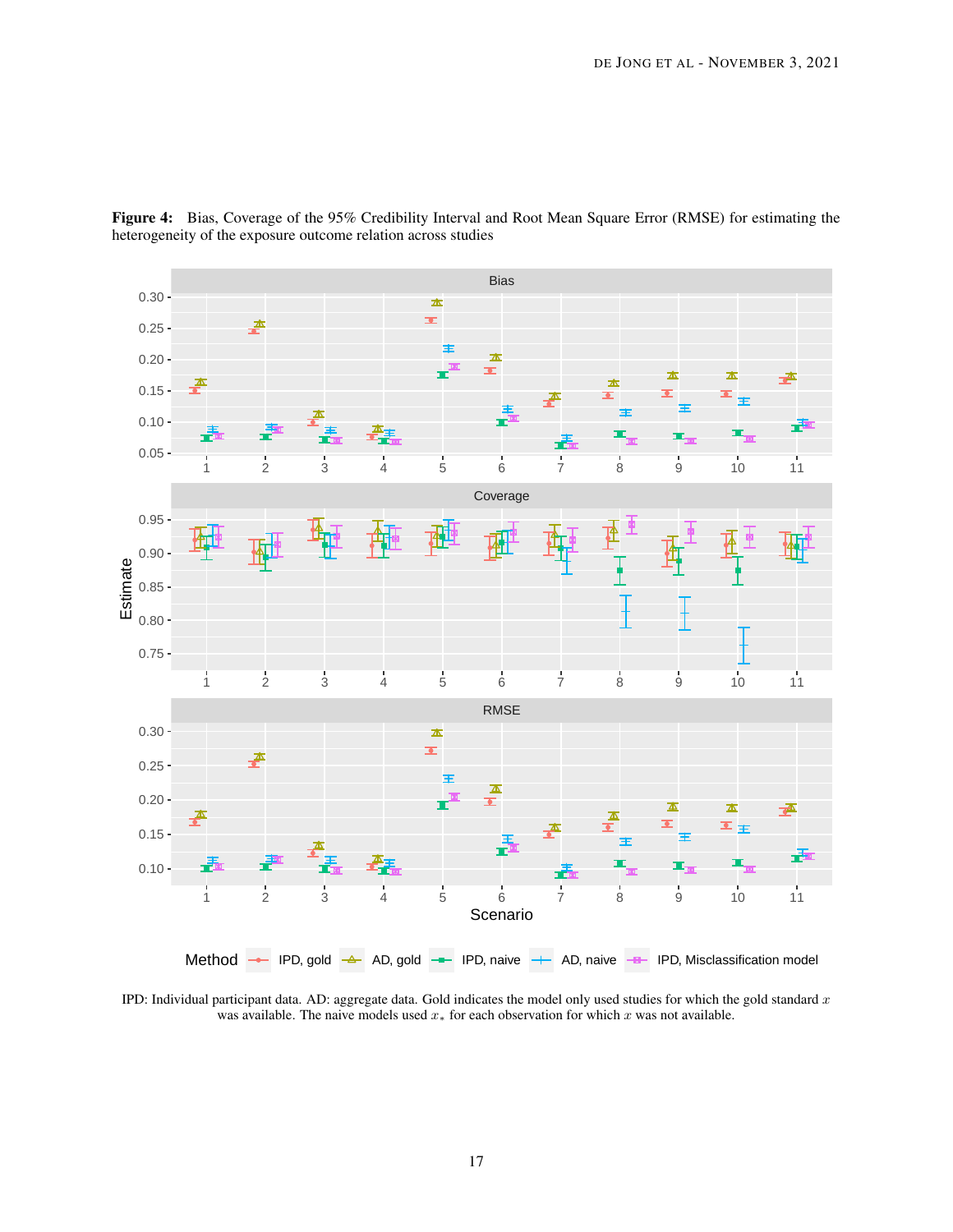(gold standard) exposure will depend on the remaining sample size. If this number is low, the variance of the resulting estimates will be large. In the extreme case, gold standard measurements are entirely unavailable for participants for whom the outcome is available, making this method impossible. In addition, the validity of a complete case analysis may become challenging when patients (or studies) for which only surrogate exposure are available differ with respect to covariates that are not part of the outcome model. As expected, our simulations also showed that naively using a possibly misclassified surrogate measurement for the exposure when the gold standard is not available, introduced bias in the estimates for the exposure-outcome association.

This bias could be avoided or mitigated by using our proposed methodology for misclassification models. As the misclassification models use all available data, the resulting standard error is smaller than that of models that use only the observations for which only the gold standard is available. In our simulation, this resulted in estimates that were consistently better than those of the naive and gold standard methods, or that were equally good. However, we did observe bias for estimates of the heterogeneity of the exposure-outcome relation (using all approaches), which is no surprise as estimating this parameter is notoriously difficult in meta-analyses of few studies. [\[29,](#page-20-11) [36\]](#page-20-18) We found that applying a misclassification model on the individual participant data was particularly beneficial when the misclassification was strongly related to covariate values and when the number of studies where the gold standard exposure was measured was low.

In general, overspecification should not induce bias in the estimates, provided that the sample contains enough information to estimate all parameters. Nor should it affect the coverage as the models appropriately account for the uncertainty. However, we stress that if we had applied an underspecified misclassification model, we would expect to have observed (some) bias in the estimates for the exposure-outcome association, as well as less favourable statistical properties in terms of RMSE and coverage. After all, although the misclassification was non-differential given covariates, once those covariates are removed from the model the misclassification may become differential. [\[6\]](#page-19-5)

Contrary to our expectations, the fully Bayesian method that naively used the possibly misclassified  $x*$  when the gold standard  $x$  was not available, was very well able to estimate the heterogeneity in the heterogeneity of the exposureoutcome relation. However, this may have been a result of two biases cancelling each other out, as all methods produced positively biased estimates for the heterogeneity of the exposure-outcome relation due to a limited sample size per study, influence from the priors and a relatively small amount of studies, and the naive methods produced estimates for the summary estimates of the exposure outcome-relation that were biased towards zero. When all estimates in a meta-analysis are drawn towards the null and the SE is kept constant, the heterogeneity estimate is guaranteed to be drawn towards zero.

Another surprise is that the estimation of heterogeneity of the exposure-outcome relation by the naive and misclassification methods was hardly affected by the number of studies for which the gold standard was observed; three out of ten (the lowest in our simulations) was sufficient. This is a sharp contrast with the methods that relied on the gold standard, which needed at least seven studies, or perhaps nine.

## 6.1 Limitations and future directions

Although we recommend the implementation of misclassification models, an alternative strategy is to implement models that require fewer assumptions and do not depend on Bayesian MCMC sampling methods. Two such methods, RC and MIME, do not specify measurement models and require fewer distributional assumptions, and are therefore described as functional methods [\[12\]](#page-19-11) or reclassification methods. [\[37\]](#page-20-19) In contrast, in structural methods such as ours, a model is specified, which when analyzed with Bayesian methods allows for the appropriate propagation of uncertainty. Though, this requires assumptions on the distribution of the gold standard measurement of the exposure and its surrogate measurement. [\[12\]](#page-19-11) However, we focused on the scenario where the exposure is a binary variable that is potentially misclassified, which is common in epidemiology. This binary variable is assumed to follow a Bernoulli distribution, so specification of an exposure model does not add a major assumption [\[6\]](#page-19-5) aside from congeniality, which is also required for RC and MIME. Although both of these methods have been applied to account for misclassification in single studies, neither has yet been adapted to the heterogeneous setting that is IPD-MA. This would require the specification of multiple heterogeneity parameters. We suggest that further research may focus on integrating these into the IPD-MA framework.

In case the exposure is a continuous variable which has been transformed into a binary variable at a specific cut-off point, alternative assumptions are needed for modeling the distribution of the exposure and its measurement error (see e.g. [\[12\]](#page-19-11)). Our method could be further extended in case multiple surrogate exposure measurements are available for some or each participant, by specifying a measurement model for each surrogate measurement.

In the simulation study, we applied only one misclassification model as this simulation was intended as a *proof of concept*, not to assess the relative performance of all the described models in a variety of scenarios. All of the methods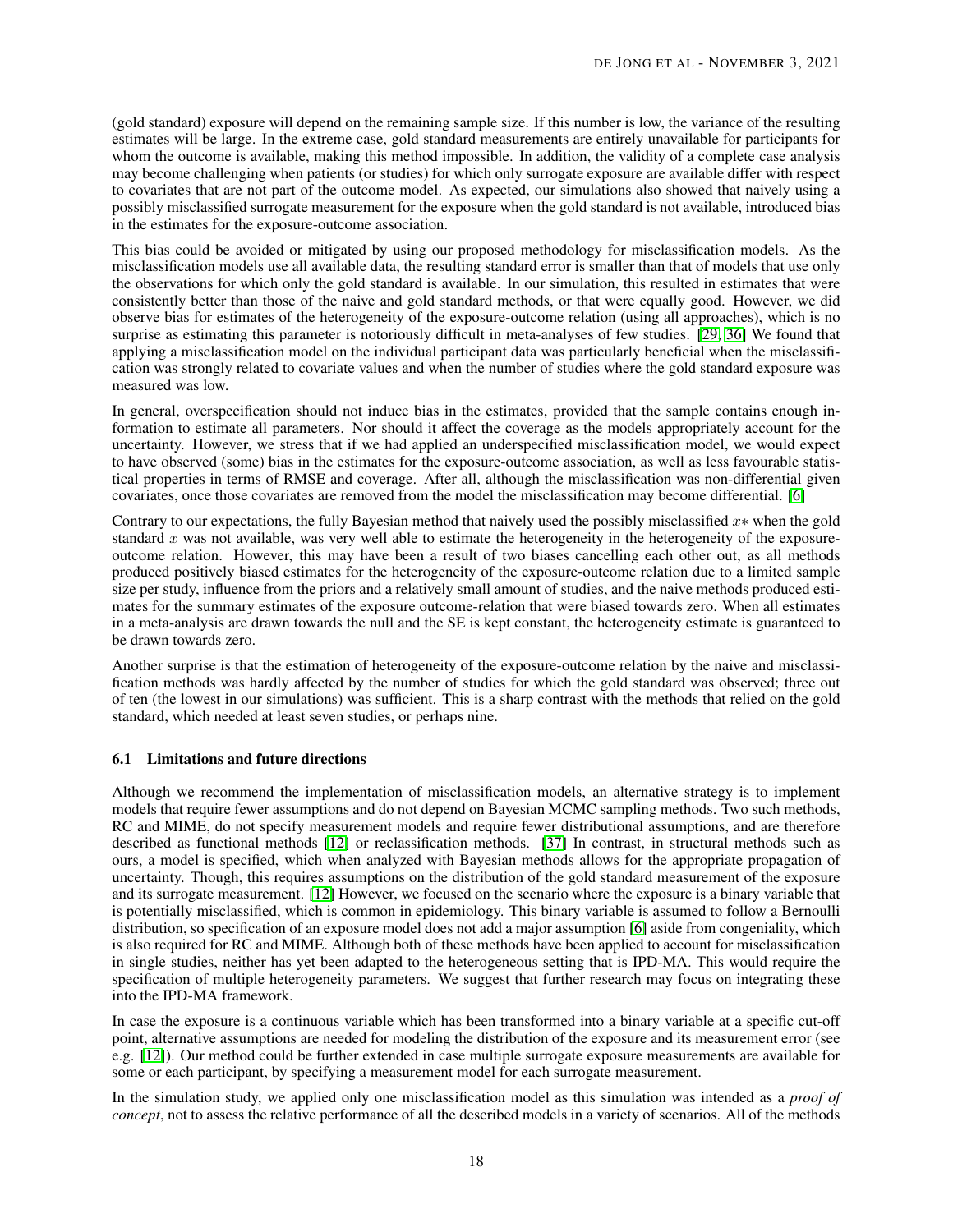discussed here require covariates that predict the value of the gold standard measurement of the exposure to be fruitful. If the available covariates are not predictive of the missing gold standard exposure or the surrogate exposure, only noise would be added by including individual participant covariate effects in the exposure and measurement models, respectively.

Due to the influence of misclassification on exposure-outcome associations and the presence of between-study heterogeneity, and the increase in parameters that are required to account for this, a larger amount of data are necessary than in an IPD-MA where misclassification is absent. This should be especially the case for the more complex misclassification models. In our simulation study however, three thousand individual participants spread over ten studies was sufficient to obtain unbiased estimates of the exposure-outcome relation and the bias was very small for one thousand participants. In a typical IPD-MA, where the sample size is often much larger, there should be enough information to estimate the more complex misclassification models.

#### 6.2 Conclusion

In an IPD-MA, the gold standard measurement of an exposure may be entirely unavailable for all participants in some studies, or unavailable for some participants in all studies, leaving the researcher with only surrogate measurements for these participants. If ignored, this induces bias in the estimated parameters for exposure-outcome associations and other parameters of interest, which must be accounted for. Our Bayesian methodology can be applied to participant level data to reduce the error in the estimate of the exposure-outcome association compared to analyses restricted to participants for whom the gold standard measurement is observed, while appropriately propagating uncertainty for all parameters. This may provide unbiased estimates of the exposure-outcome association and coverage of the true effect by the 95% CI, provided that the model is specified correctly.

# 7 Highlights

What is already known?

- Misclassification of exposures may bias estimates of exposure-outcome associations.
- Methods to adjust for misclassification in single studies or aggregate data meta-analyses are available.

What is new?

- We present Bayesian methods that allow misclassification of binary exposure variables to depend on studyand participant-level characteristics and that account for residual heterogeneity between studies in an individual participant data meta-analysis (IPDMA).
- In an IPDMA with various types of heterogeneity across studies, the proposed methods may produce (nearly) unbiased estimates of the exposure-outcome relation, and the estimates may be more accurate than those from analyses restricted to studies that have only measured the gold standard exposure.

Potential impact for other fields.

• Misclassification methods may be used to adjust for misclassification of exposures in observational studies in a wide range of fields.

## 8 Acknowledgements



This project has received funding from the European Union's Horizon 2020 research and innovation programme under ReCoDID grant agreement No 825746.

We thank the IDAMS consortium for providing aggregate data on the diagnosis of dengue.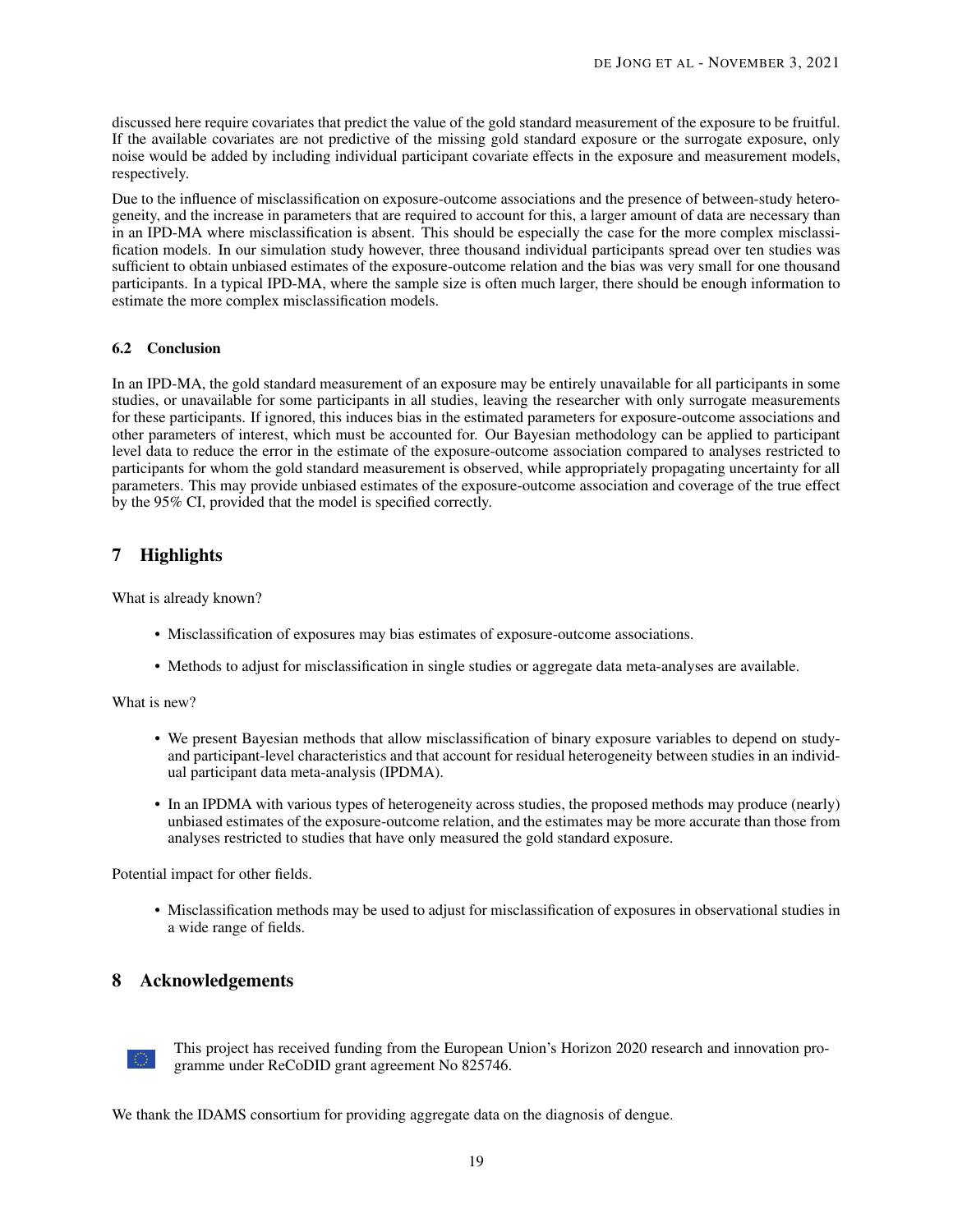# 9 Disclaimer

The views expressed in this paper are the personal views of the authors and may not be understood or quoted as being made on behalf of or reflecting the position of the regulatory agency/agencies or organizations with which the authors are employed/affiliated.

# References

- <span id="page-19-0"></span>[1] Stewart LA, Tierney JF. To IPD or not to IPD? Advantages and disadvantages of systematic reviews using individual patient data. Evaluation & the health professions. 2002;25(1):76–97.
- <span id="page-19-1"></span>[2] Sjoding MW, Cooke CR, Iwashyna TJ, Hofer TP. Acute respiratory distress syndrome measurement error. Potential effect on clinical study results. Annals of the American Thoracic Society. 2016;13(7):1123–1128. Publisher: American Thoracic Society.
- <span id="page-19-2"></span>[3] Simmons N, Donnell D, Ou Ss, Celentano DD, Aramrattana A, Davis-Vogel A, et al. Assessment of contamination and misclassification biases in a randomized controlled trial of a social network peer education intervention to reduce HIV risk behaviors among drug users and risk partners in Philadelphia, PA and Chiang Mai, Thailand. AIDS and behavior. 2015 Oct;19(10):1818–1827. Available from: [https://www.ncbi.nlm.nih.gov/pmc/](https://www.ncbi.nlm.nih.gov/pmc/articles/PMC4567413/) [articles/PMC4567413/](https://www.ncbi.nlm.nih.gov/pmc/articles/PMC4567413/).
- <span id="page-19-3"></span>[4] Choudhry NK. Randomized, Controlled Trials in Health Insurance Systems. New England Journal of Medicine. 2017 Sep;377(10):957–964. Publisher: Massachusetts Medical Society eprint: https://doi.org/10.1056/NEJMra1510058. Available from: <https://doi.org/10.1056/NEJMra1510058>.
- <span id="page-19-4"></span>[5] Keys A, Kihlberg JK. Effect of misclassification on estimated relative prevalence of a characteristic: Part I. Two populations infallibly distinguished. Part II. Errors in two variables. American Journal of Public Health and the Nations Health. 1963;53(10):1656–1665.
- <span id="page-19-5"></span>[6] Carroll R, Ruppert D, Stefanski LA, Crainiceanu CM. Measurement error in nonlinear models. A modern Perspective: Chapmn & Hall/CRC. 2006;.
- <span id="page-19-6"></span>[7] Gustafson P, Greenland S. Misclassification. In: Ahrens W, Pigeot I, editors. Handbook of Epidemiology. New York, NY: Springer New York; 2014. p. 639–658. Available from: [https://doi.org/10.1007/](https://doi.org/10.1007/978-0-387-09834-0_58) [978-0-387-09834-0\\_58](https://doi.org/10.1007/978-0-387-09834-0_58).
- <span id="page-19-7"></span>[8] van Smeden M, Lash TL, Groenwold RHH. Five myths about measurement error in epidemiologic research. ResearchGate. 2019;Available from: [https://www.researchgate.](https://www.researchgate.net/profile/Maarten_Van_Smeden/publication/333747171_Five_myths_about_measurement_error_in_epidemiologic_research/links/5d01f6a24585157d15a6b78f/Five-myths-about-measurement-error-in-epidemiologic-research.pdf) [net/profile/Maarten\\_Van\\_Smeden/publication/333747171\\_Five\\_myths\\_about\\_](https://www.researchgate.net/profile/Maarten_Van_Smeden/publication/333747171_Five_myths_about_measurement_error_in_epidemiologic_research/links/5d01f6a24585157d15a6b78f/Five-myths-about-measurement-error-in-epidemiologic-research.pdf) [measurement\\_error\\_in\\_epidemiologic\\_research/links/5d01f6a24585157d15a6b78f/](https://www.researchgate.net/profile/Maarten_Van_Smeden/publication/333747171_Five_myths_about_measurement_error_in_epidemiologic_research/links/5d01f6a24585157d15a6b78f/Five-myths-about-measurement-error-in-epidemiologic-research.pdf) [Five-myths-about-measurement-error-in-epidemiologic-research.pdf](https://www.researchgate.net/profile/Maarten_Van_Smeden/publication/333747171_Five_myths_about_measurement_error_in_epidemiologic_research/links/5d01f6a24585157d15a6b78f/Five-myths-about-measurement-error-in-epidemiologic-research.pdf).
- <span id="page-19-8"></span>[9] Brakenhoff TB, Mitroiu M, Keogh RH, Moons KGM, Groenwold RHH, van Smeden M. Measurement error is often neglected in medical literature: a systematic review. Journal of clinical epidemiology. 2018;98:89–97.
- <span id="page-19-9"></span>[10] Bross I. Misclassification in 2 x 2 tables. Biometrics.  $1954;10(4):478-486$ .
- <span id="page-19-10"></span>[11] Copeland KT, Checkoway H, McMichael AJ, Holbrook RH. Bias due to misclassification in the estimation of relative risk. American journal of epidemiology. 1977;105(5):488–495.
- <span id="page-19-11"></span>[12] Gustafson P. Measurement error and misclassification in statistics and epidemiology: impacts and Bayesian adjustments. CRC Press; 2003.
- <span id="page-19-12"></span>[13] Dosemeci M, Wacholder S, Lubin JH. Does nondifferential misclassification of exposure always bias a true effect toward the null value? American journal of epidemiology. 1990;132(4):746–748.
- <span id="page-19-13"></span>[14] Birkett NJ. Effect of Nondifferential Misclassification on Estimates of Odds Ratios with Multiple Levels of Exposure. American Journal of Epidemiology. 1992 Aug;136(3):356–362. Available from: [https:](https://academic.oup.com/aje/article/136/3/356/96123) [//academic.oup.com/aje/article/136/3/356/96123](https://academic.oup.com/aje/article/136/3/356/96123).
- <span id="page-19-14"></span>[15] Weinberg CA, Umbach DM, Greenland S. When will nondifferential misclassification of an exposure preserve the direction of a trend? American Journal of Epidemiology. 1994;140(6):565–571.
- <span id="page-19-15"></span>[16] Debray TPA, de Jong VMT, Moons KGM, Riley RD. Evidence synthesis in prognosis research. Diagnostic and Prognostic Research. 2019 Jul;3(1):13. Available from: <https://doi.org/10.1186/s41512-019-0059-4>.
- <span id="page-19-16"></span>[17] Campbell H, de Jong VMT, Maxwell L, Jaenisch T, Debray TPA, Gustafson P. Measurement error in meta-analysis (MEMA)—A Bayesian framework for continuous outcome data subject to non-differential measurement error. Research Synthesis Methods. 2021;n/a(n/a). eprint: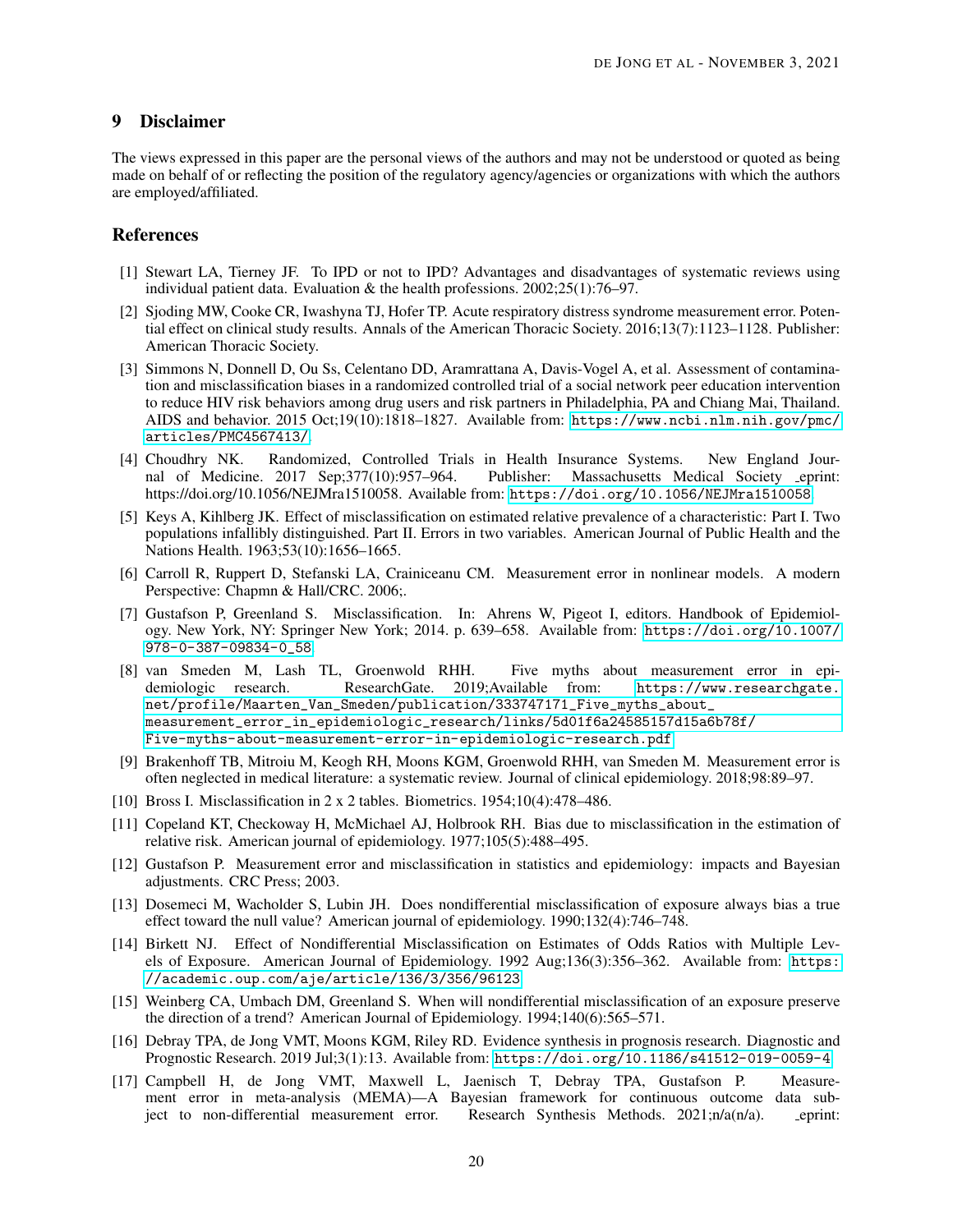https://onlinelibrary.wiley.com/doi/pdf/10.1002/jrsm.1515. Available from: [https://onlinelibrary.](https://onlinelibrary.wiley.com/doi/abs/10.1002/jrsm.1515) [wiley.com/doi/abs/10.1002/jrsm.1515](https://onlinelibrary.wiley.com/doi/abs/10.1002/jrsm.1515).

- <span id="page-20-0"></span>[18] Abo-Zaid G, Guo B, Deeks JJ, Debray TPA, Steyerberg EW, Moons KGM, et al. Individual participant data meta-analyses should not ignore clustering. Journal of Clinical Epidemiology. 2013 Aug;66(8):865–873.e4. Available from: <https://linkinghub.elsevier.com/retrieve/pii/S0895435613000723>.
- <span id="page-20-1"></span>[19] Falley BN, Stamey JD, Beaujean AA. Bayesian estimation of logistic regression with misclassified covariates and response. Journal of Applied Statistics. 2018 Jul;45(10):1756–1769. Available from: [https://doi.org/](https://doi.org/10.1080/02664763.2017.1391182) [10.1080/02664763.2017.1391182](https://doi.org/10.1080/02664763.2017.1391182).
- <span id="page-20-2"></span>[20] Nelson T, Song JJ, Chin YM, Stamey JD. Bayesian Correction for Misclassification in Multilevel Count Data Models. Computational and mathematical methods in medicine. 2018;2018.
- <span id="page-20-3"></span>[21] Lian Q, Hodges JS, MacLehose R, Chu H. A Bayesian approach for correcting exposure misclassification in meta-analysis. Statistics in Medicine. 2019;38(1):115–130. Available from: [https://onlinelibrary.](https://onlinelibrary.wiley.com/doi/abs/10.1002/sim.7969) [wiley.com/doi/abs/10.1002/sim.7969](https://onlinelibrary.wiley.com/doi/abs/10.1002/sim.7969).
- <span id="page-20-4"></span>[22] Jaenisch T, Tam DTH, Kieu NTT, Van Ngoc T, Nam NT, Van Kinh N, et al. Clinical evaluation of dengue and identification of risk factors for severe disease: protocol for a multicentre study in 8 countries. BMC infectious diseases. 2016;16(1):120.
- <span id="page-20-5"></span>[23] Anders KL, Nguyet NM, Van Vinh Chau N, Hung NT, Thuy TT, Lien LB, et al. Epidemiological Factors Associated with Dengue Shock Syndrome and Mortality in Hospitalized Dengue Patients in Ho Chi Minh City, Vietnam. The American Journal of Tropical Medicine and Hygiene. 2011 Jan;84(1):127–134. Available from: <https://www.ncbi.nlm.nih.gov/pmc/articles/PMC3005500/>.
- <span id="page-20-6"></span>[24] Sudeep AB, Parashar D. Chikungunya: an overview. Journal of Biosciences. 2008 Nov;33(4):443–449. Available from: <https://doi.org/10.1007/s12038-008-0063-2>.
- <span id="page-20-7"></span>[25] Keogh RH, White IR. A toolkit for measurement error correction, with a focus on nutritional epidemiology. Statistics in Medicine. 2014;33(12):2137–2155.
- <span id="page-20-8"></span>[26] Cole SR, Chu H, Greenland S. Multiple-imputation for measurement-error correction. International Journal of Epidemiology. 2006 Aug;35(4):1074–1081. Available from: [https://academic.oup.com/ije/article/](https://academic.oup.com/ije/article/35/4/1074/686404) [35/4/1074/686404](https://academic.oup.com/ije/article/35/4/1074/686404).
- <span id="page-20-9"></span>[27] Richardson S, Gilks WR. A Bayesian approach to measurement error problems in epidemiology using conditional independence models. American Journal of Epidemiology. 1993;138(6):430–442.
- <span id="page-20-10"></span>[28] Williams DR, Rast P, Bürkner PC. Bayesian meta-analysis with weakly informative prior distributions. PsyArXiv. 2018;Available from: <https://osf.io/7tbrm/download?format=pdf>.
- <span id="page-20-11"></span>[29] Gelman A. Prior distributions for variance parameters in hierarchical models (comment on article by Browne and Draper). Bayesian analysis. 2006;1(3):515–534.
- <span id="page-20-12"></span>[30] Polson NG, Scott JG. On the half-Cauchy prior for a global scale parameter. Bayesian Analysis. 2012;7(4):887– 902. Publisher: International Society for Bayesian Analysis.
- <span id="page-20-13"></span>[31] DerSimonian R, Laird N. Meta-analysis in clinical trials. Controlled Clinical Trials. 1986;7(3):177–188. Available from: <http://www.sciencedirect.com/science/article/pii/0197245686900462>.
- <span id="page-20-14"></span>[32] Richardson S, Gilks WR. Conditional independence models for epidemiological studies with covariate measurement error. Statistics in Medicine. 1993;12(18):1703–1722.
- <span id="page-20-15"></span>[33] Meng XL. Multiple-imputation inferences with uncongenial sources of input. Statistical Science. 1994;p. 538– 558.
- <span id="page-20-16"></span>[34] Goldstein ND, Welles SL, Burstyn I. To Be or Not to Be: Bayesian Correction for Misclassification of Self-reported Sexual Behaviors Among Men Who Have Sex with Men. Epidemiology. 2015 Sep;26(5):637– 644. Available from: [http://content.wkhealth.com/linkback/openurl?sid=WKPTLP:landingpage&](http://content.wkhealth.com/linkback/openurl?sid=WKPTLP:landingpage&an=00001648-201509000-00003) [an=00001648-201509000-00003](http://content.wkhealth.com/linkback/openurl?sid=WKPTLP:landingpage&an=00001648-201509000-00003).
- <span id="page-20-17"></span>[35] R Core Team. R: A Language and Environment for Statistical Computing; 2020. Available from: [https:](https://www.R-project.org/. Accessed October, 17, 2019) [//www.R-project.org/.AccessedOctober,17,2019](https://www.R-project.org/. Accessed October, 17, 2019).
- <span id="page-20-18"></span>[36] Langan D, Higgins JPT, Jackson D, Bowden J, Veroniki AA, Kontopantelis E, et al. A comparison of heterogeneity variance estimators in simulated random-effects meta-analyses. Research Synthesis Methods. 2018 Aug;10(1):83–98.
- <span id="page-20-19"></span>[37] Spiegelman D, Rosner B, Logan R. Estimation and inference for logistic regression with covariate misclassification and measurement error in main study/validation study designs. Journal of the American Statistical Association. 2000;95(449):51–61.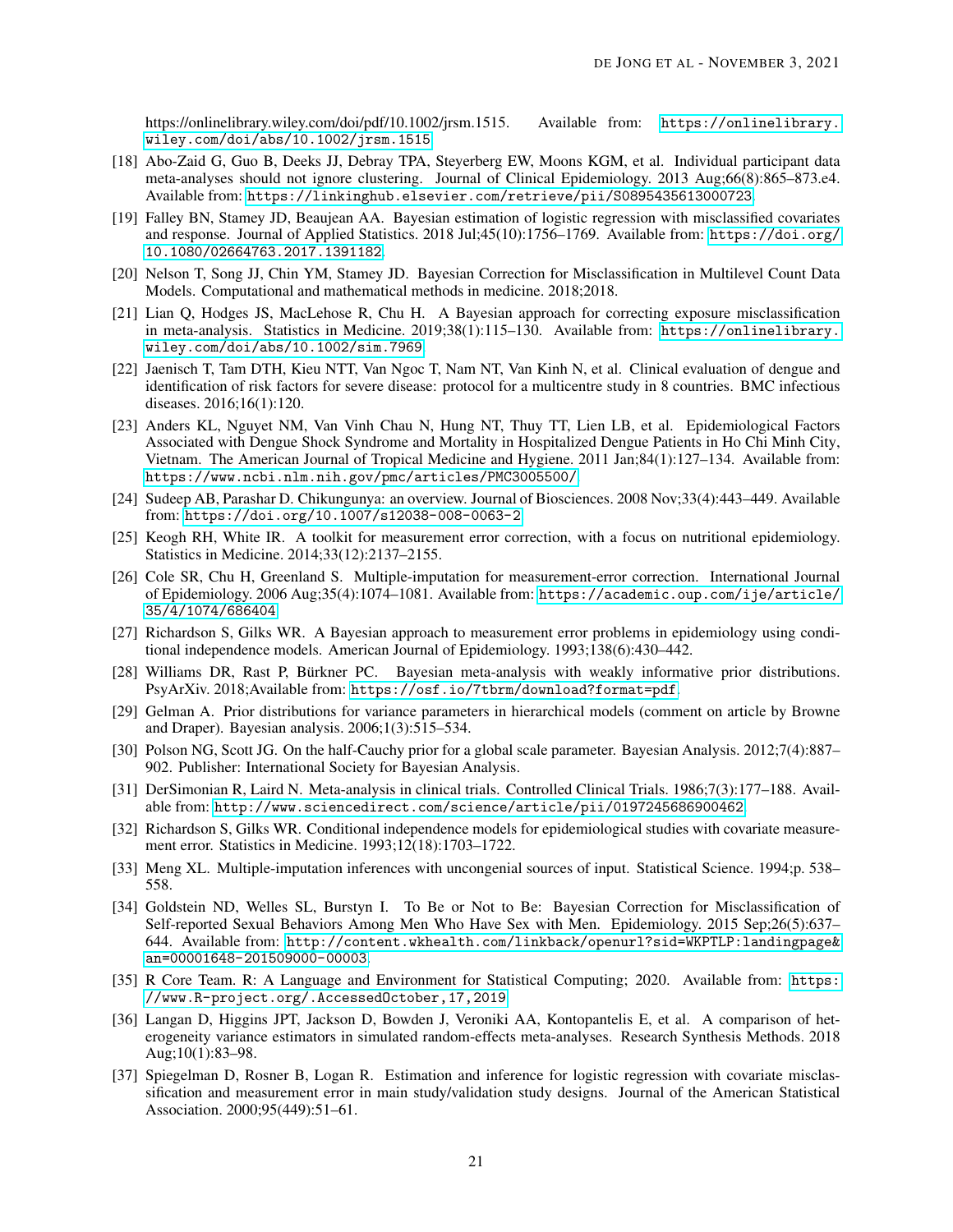# Supporting Information: Dengue data

The IDAMS consortium [\[22\]](#page-20-4) provided aggregate data on muscle pain, joint pain and dengue vs other febrile illness (OFI) stratified by three sites (n = 700, 700 and 500), as well as a common association between muscle and joint pain. The IDAMS consortium has collected other clinically important variables, which we do not consider here.

From this data point estimates for the intercept and log odds ratio for the predictor model (equation [5\)](#page-6-1) and subsequently the intercept for the outcome model (equation [11\)](#page-7-1) were estimated with optim in R. [\[35\]](#page-20-17) As heterogeneity estimates are unreliable in only three sites/studies, we chose suitable values for these for three different scenarios. In the first scenario we set the heterogeneity parameters such that the studies all had identical true incidences of dengue conditional on muscle and joint pain and identical true predictor-outcome (muscle pain-dengue) associations conditional on the covariate, joint pain. In the second scenario we allowed for heterogeneity in the true incidence of dengue conditional on muscle and joint pain but not in the true predictor-outcome association conditional on the covariate, joint pain. In the third scenario we allowed there to be heterogeneity in both the true incidence of dengue conditional on muscle and joint pain as well as the true predictor-outcome association conditional on the covariate, joint pain. We generated the three scenarios with different simulation seeds, so that unique data sets were generated.

#### Parameters

The overall prevalence of joint pain was 0.414. We set the standard deviation for the prevalence of joint pain to 0.1 on the logit scale. The fixed effects for the predictor model were estimated at  $\gamma_{00} = -1.70, \gamma_1 = 4.26$ . We set  $\sigma_{\gamma_{0j}}$  to 0.25. The fixed effects for the outcome model were  $\beta_{00} = -0.26$ ,  $\beta_1 = -0.06$ ,  $\beta_2 = 0.78$ . We generated data sets for three different scenarios with differing heterogeneity in the outcome model. In scenario 1:  $\sigma_{\beta_{0j}} = 0$  and  $\sigma_{\beta_{2j}} = 0$ . In scenario 2:  $\sigma_{\beta_{0j}} = 0.25$  and  $\sigma_{\beta_{2j}} = 0$ . And in scenario 3:  $\sigma_{\beta_{0j}} = 0.25$  and  $\sigma_{\beta_{2j}} = 0.15$ .

The study specific parameters used to generate the data that was used in the analyses reported in this paper were then generated as follows. We set the number of studies to 10. Study-specific parameters for intercepts and log odds ratios were sampled from normal distributions with their corresponding point and heterogeneity estimates. Prevalences were sampled on the inverse logit scale and then converted to prevalences using the logit function.

#### Individual participant data

Sampling of individual observations was performed using the parameter estimates as follows. We set the sample size to a value similar to the those of the IDAMS consortium: 700 per study, giving a total of 7000 patients. Data for the covariate joint pain were sampled first according to the study-specific prevalences. Then the predictor model (equation [5\)](#page-6-1) was applied to sample the muscle pain status. Then the outcome model (equation [11\)](#page-7-1) was applied to sample dengue status.

The misclassified predictor was generated by equation [8,](#page-7-0) with the following parameter values:  $\lambda_{00} = 3, \sigma_{\lambda_{0j}}^2 =$  $1, \lambda_1 = -2, \phi_{00} = -3, \sigma_{\phi_{0j}}^2 = 1$  and  $\phi_1 = 2$ . The resulting sensitivity and specificity for the sampled true and misclassified muscle pain variables were respectively 0.81 and 0.90 in the full sampled data in scenario 1, 0.78 and 0.96 in scenario 2 and 0.76 and 0.92 in scenario 3. Finally, for the naive and the misclassification methods, for the first five studies the true values for muscle pain were removed, so that only the potentially misclassified values were available for those studies.